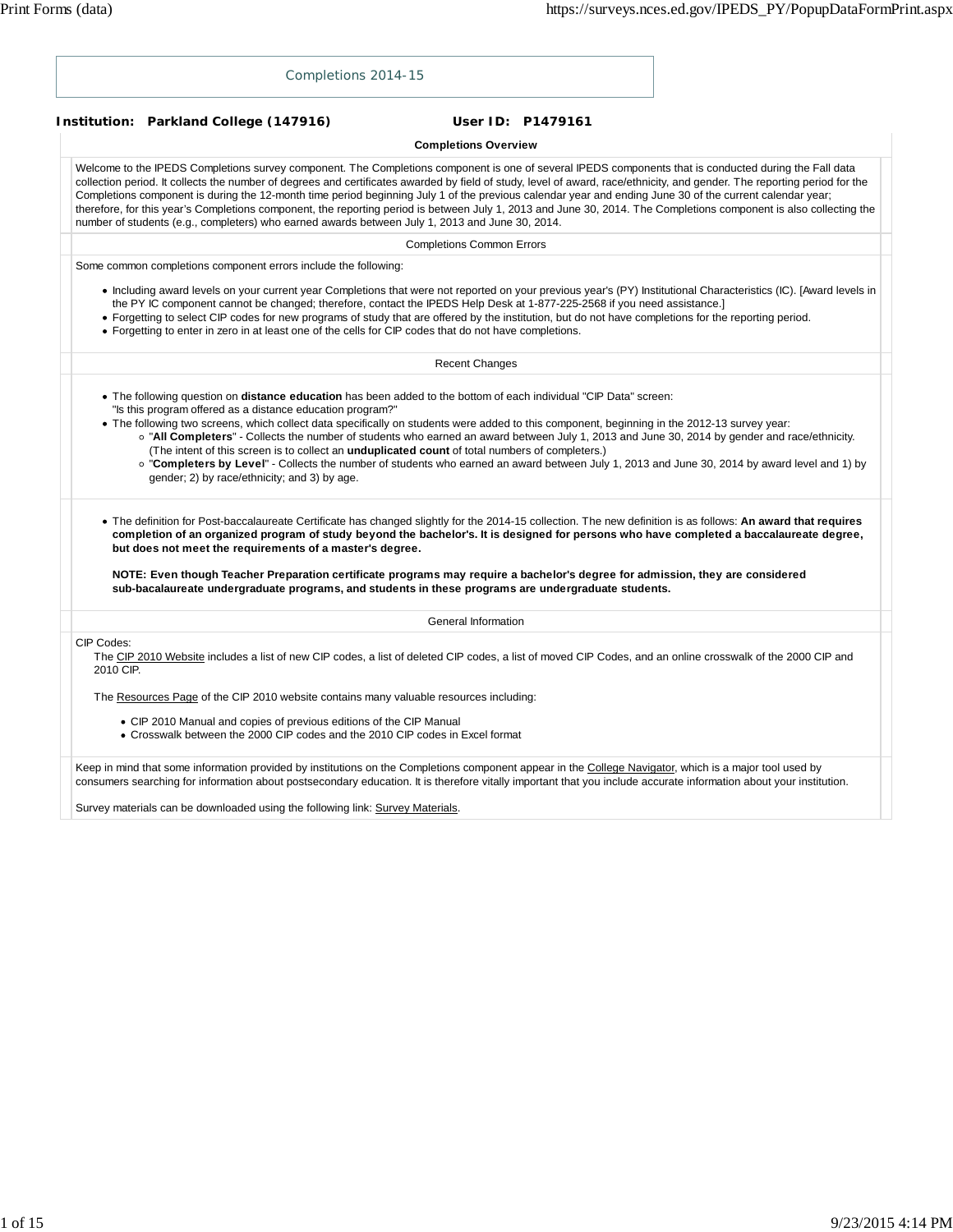### **Completions CIP Data**

| CIPCODE                                                               | Award<br>Level                  | Major        | Gender         | Non<br>Resident<br>Alien   | Hispanic<br>/ Latino | American<br>Indian or<br>Alaska<br>Native | Asian            | Black or<br>African<br>American | Native<br>Hawaiian<br>or Other<br>Pacific<br>Islander | White        | Two or<br>more<br>Races | Race/<br>ethnicity<br>unknown | Total                | distance<br>education<br>program |
|-----------------------------------------------------------------------|---------------------------------|--------------|----------------|----------------------------|----------------------|-------------------------------------------|------------------|---------------------------------|-------------------------------------------------------|--------------|-------------------------|-------------------------------|----------------------|----------------------------------|
| 01.0101                                                               | 2 - Awards of<br>at least 1 but |              | Men            | $\mathbf 0$                | 0                    | 0                                         | 0                | 0                               | 0                                                     | 1            | $\mathbf 0$             | 0                             | 1                    |                                  |
| Agricultural Business and<br>Management, General                      | less than 2<br>academic         | 1            | Women          | $\mathbf 0$                | $\mathbf 0$          | 0                                         | $\mathbf 0$      | 0                               | $\mathbf 0$                                           | $\mathbf 0$  | 0                       | $\mathbf 0$                   | 0                    |                                  |
|                                                                       | years                           |              | Total          | $\mathbf 0$                | 0                    | 0                                         | $\mathbf 0$      | 0                               | 0                                                     | 1            | 0                       | $\mathbf 0$                   | 1                    | No                               |
| 01.0101                                                               | 3 - Associate's<br>degree       |              | Men            | 0                          | 0                    | 0                                         | 0                | 0                               | 0                                                     | 3            | 0                       | $\mathbf{1}$                  | 4                    |                                  |
| Agricultural Business and<br>Management, General                      |                                 | 1            | Women<br>Total | $\mathbf 0$<br>$\mathbf 0$ | $\mathbf 0$<br>0     | 0<br>0                                    | $\mathbf 0$<br>0 | $\mathbf 0$<br>0                | $\mathbf 0$<br>0                                      | 7<br>10      | 0<br>0                  | $\mathbf 0$<br>$\mathbf{1}$   | $\overline{7}$<br>11 | No                               |
| 01.0204                                                               | 1 - Awards of                   |              | Men            | 0                          | 0                    | 0                                         | 0                | 0                               | 0                                                     | 0            | 0                       | $\mathbf 0$                   | 0                    |                                  |
| <b>Agricultural Power Machinery</b><br>Operation                      | less than 1<br>academic year    | 1            | Women          | 0                          | 0                    | 0                                         | 0                | 0                               | $\mathbf 0$                                           | 0            | $\mathbf 0$             | $\mathbf 0$                   | 0                    |                                  |
| 01.0204                                                               | 3 - Associate's                 |              | Total<br>Men   | $\mathbf 0$<br>$\mathbf 0$ | 0<br>0               | 0<br>$\mathbf 0$                          | $\mathbf 0$<br>0 | $\mathbf 0$<br>0                | 0<br>$\mathbf 0$                                      | 0<br>4       | 0<br>0                  | $\mathbf 0$<br>3              | 0<br>7               | No                               |
| <b>Agricultural Power Machinery</b>                                   | degree                          | 1            | Women          | $\mathbf 0$                | 0                    | 0                                         | $\mathbf 0$      | $\mathbf 0$                     | 0                                                     | 0            | 0                       | $\mathbf 0$                   | $\mathbf 0$          |                                  |
| Operation                                                             |                                 |              | Total          | $\mathbf 0$                | 0                    | 0                                         | $\mathbf 0$      | $\mathbf 0$                     | $\mathbf 0$                                           | 4            | 0                       | 3                             | 7                    | No                               |
| 01.0307<br>Horse Husbandry/Equine                                     | 2 - Awards of<br>at least 1 but |              | Men            | $\mathbf 0$                | $\mathbf 0$          | 0                                         | 0                | 0                               | $\mathbf 0$                                           | 0            | $\mathbf 0$             | $\mathbf 0$                   | $\mathbf 0$          |                                  |
| Science and Management                                                | less than 2<br>academic         | 1            | Women          | $\mathbf 0$                | 0                    | 0                                         | $\mathbf 0$      | 0                               | $\mathbf 0$                                           | 0            | $\mathbf 0$             | $\mathbf 0$                   | 0                    |                                  |
|                                                                       | years                           |              | Total          | $\mathbf 0$                | 0                    | 0                                         | 0                | 0                               | $\mathbf 0$                                           | 0            | 0                       | $\mathbf 0$                   | 0                    | No                               |
| 01.0307                                                               | 3 - Associate's<br>degree       |              | Men            | 0                          | 0                    | 0                                         | 0                | 0                               | 0                                                     | 0            | 0                       | 0                             | 0                    |                                  |
| Horse Husbandry/Equine<br>Science and Management                      |                                 | 1            | Women<br>Total | $\mathbf 0$<br>$\mathbf 0$ | 0<br>0               | 0<br>0                                    | $\mathbf 0$<br>0 | $\mathbf 0$<br>0                | 0<br>$\mathbf 0$                                      | 1<br>1       | 0<br>0                  | $\mathbf 0$<br>$\mathbf 0$    | 1<br>$\mathbf{1}$    | No                               |
| 01.0605                                                               | 3 - Associate's                 |              | Men            | $\mathbf 0$                | 0                    | 0                                         | 0                | 0                               | 0                                                     | 3            | 0                       | $\mathbf 0$                   | 3                    |                                  |
| Landscaping and                                                       | degree                          | 1            | Women          | $\mathbf 0$                | 0                    | 0                                         | $\mathbf 0$      | $\mathbf 0$                     | $\mathbf 0$                                           | 1            | 0                       | $\mathbf 0$                   | 1                    |                                  |
| Groundskeeping                                                        | 1 - Awards of                   |              | Total<br>Men   | $\mathbf 0$<br>$\mathbf 0$ | 0<br>0               | 0<br>0                                    | $\mathbf 0$<br>0 | $\mathbf 0$<br>1                | $\mathbf 0$<br>$\mathbf 0$                            | 4<br>0       | 0<br>0                  | $\mathbf 0$<br>$\mathbf 0$    | 4<br>1               | No                               |
| 01.0608<br><b>Floriculture/Floristry Operations</b>                   | less than 1                     | 1            | Women          | $\mathbf 0$                | 0                    | 0                                         | $\mathbf 0$      | 0                               | 0                                                     | 1            | 0                       | $\mathbf 0$                   | $\mathbf{1}$         |                                  |
| and Management                                                        | academic year                   |              | Total          | 0                          | 0                    | 0                                         | 0                | 1                               | $\mathbf 0$                                           | 1            | $\mathbf 0$             | $\mathbf 0$                   | 2                    | No                               |
| 09.0701                                                               | 3 - Associate's                 |              | Men            | $\mathbf 0$                | 0                    | 0                                         | $\mathbf 0$      | 0                               | $\mathbf 0$                                           | 0            | $\pmb{0}$               | $\mathbf 0$                   | 0                    |                                  |
| Radio and Television                                                  | degree                          | 1            | Women<br>Total | 0<br>0                     | 0<br>0               | 0<br>0                                    | 0<br>0           | 0<br>0                          | 0<br>0                                                | 0<br>0       | 0<br>0                  | $\mathbf 0$<br>$\mathbf 0$    | $\mathbf 0$<br>0     | No                               |
| 09.0702                                                               | 1 - Awards of                   |              | Men            | $\mathbf 0$                | $\mathbf{1}$         | $\mathbf 0$                               | $\mathbf 0$      | $\mathbf 0$                     | 0                                                     | $\mathbf{1}$ | 0                       | $\mathbf 0$                   | $\overline{2}$       |                                  |
| Digital Communication and<br>Media/Multimedia                         | less than 1<br>academic year    | 1            | Women          | 0                          | 0                    | 0                                         | 0                | 0                               | $\mathbf 0$                                           | 0            | 0                       | $\mathbf 0$                   | 0                    |                                  |
| 09.0702                                                               | 3 - Associate's                 |              | Total<br>Men   | $\mathbf 0$<br>$\mathbf 0$ | $\mathbf{1}$<br>1    | 0<br>0                                    | 0<br>0           | $\mathbf 0$<br>1                | 0<br>0                                                | 1<br>10      | 0<br>0                  | $\mathbf 0$<br>$\mathbf 0$    | $\overline{c}$<br>12 | No                               |
| Digital Communication and                                             | degree                          | 1            | Women          | $\mathbf 0$                | $\mathbf 0$          | 0                                         | $\mathbf 0$      | 0                               | $\mathbf 0$                                           | 1            | 0                       | 1                             | $\overline{2}$       |                                  |
| Media/Multimedia                                                      |                                 |              | Total          | 0                          | 1                    | 0                                         | 0                | 1                               | 0                                                     | 11           | 0                       | 1                             | 14                   | No                               |
| 10.0201<br>Photographic and Film/Video                                | 3 - Associate's<br>degree       |              | Men            | $\mathbf 0$                | 0                    | 0                                         | 0                | 0                               | 0                                                     | 0            | $\mathbf 0$             | $\mathbf 0$                   | 0                    |                                  |
| Technology/Technician and                                             |                                 | 1            | Women          | 0                          | 1                    | 0                                         | 0                | 0                               | 0                                                     | 6            | $\mathbf 0$             | 1                             | 8                    |                                  |
| Assistant                                                             |                                 |              | Total          | $\mathbf 0$                | 1                    | $\mathbf 0$                               | 0                | 0                               | $\mathbf 0$                                           | 6            | $\mathbf 0$             | 1                             | 8                    | No                               |
| 10.0303<br>Prepress/Desktop Publishing and                            | 1 - Awards of<br>less than 1    | 1            | Men<br>Women   | 0<br>0                     | 0<br>0               | 0<br>0                                    | 0<br>0           | 0<br>0                          | 0<br>0                                                | 0<br>0       | 0<br>0                  | 1<br>0                        | 1<br>0               |                                  |
| Digital Imaging Design                                                | academic year                   |              | Total          | 0                          | 0                    | 0                                         | 0                | 0                               | 0                                                     | 0            | 0                       | 1                             | 1                    | No                               |
| 10.0305                                                               | 1 - Awards of                   |              | Men            | $\pmb{0}$                  | 0                    | 0                                         | 0                | 0                               | 0                                                     | 0            | $\mathbf 0$             | $\mathbf 0$                   | 0                    |                                  |
| <b>Graphic and Printing Equipment</b><br>Operator, General Production | less than 1<br>academic year    | 1            | Women<br>Total | $\mathbf 0$<br>0           | 0<br>0               | 0<br>0                                    | 0<br>0           | 0<br>0                          | 0<br>0                                                | 0<br>0       | 0<br>0                  | $\mathbf 0$<br>$\mathbf 0$    | 0<br>0               | No                               |
| 11.0201                                                               | 1 - Awards of                   |              | Men            | $\mathbf 0$                | 0                    | 0                                         | 1                | 0                               | 0                                                     | 8            | $\mathbf 0$             | $\mathbf 0$                   | 9                    |                                  |
| Computer                                                              | less than 1                     | 1            | Women          | $\mathbf{1}$               | 0                    | 0                                         | 0                | 0                               | 0                                                     | 1            | $\mathbf 0$             | 1                             | 3                    |                                  |
| Programming/Programmer,<br>General                                    | academic year                   |              | Total          | $\mathbf{1}$               | $\mathbf 0$          | 0                                         | 1                | 0                               | $\mathbf 0$                                           | 9            | 0                       | $\mathbf{1}$                  | 12                   | No                               |
| 11.0202                                                               | 3 - Associate's                 |              | Men            | 0                          | 0                    | 0                                         | 0                | 0                               | 0                                                     | 1            | 0                       | $\mathbf 0$                   | 1                    |                                  |
| Computer Programming, Specific                                        | degree                          | 1            | Women          | $\mathbf 0$                | 0                    | 0                                         | 0                | 0                               | 0                                                     | 0            | 0                       | $\mathbf 0$                   | 0                    |                                  |
| Applications                                                          |                                 |              | Total          | 0                          | 0                    | 0                                         | 0                | 0                               | 0                                                     | 1            | 0                       | 0                             | 1                    | No                               |
| 11.0601<br>Data Entry/Microcomputer                                   | 3 - Associate's<br>degree       | 1            | Men<br>Women   | $\pmb{0}$<br>$\pmb{0}$     | 0<br>0               | 0<br>0                                    | 0<br>0           | $\mathbf{1}$<br>$\mathbf{1}$    | 0<br>0                                                | 3<br>0       | 0<br>$\mathbf 0$        | $\mathbf{1}$<br>$\mathbf 0$   | 5<br>1               |                                  |
| Applications, General                                                 |                                 |              | Total          | $\pmb{0}$                  | 0                    | 0                                         | 0                | 2                               | 0                                                     | 3            | 0                       | 1                             | 6                    | No                               |
| 11.0801                                                               | 1 - Awards of                   |              | Men            | $\mathbf 0$                | 0                    | 0                                         | 0                | 0                               | 0                                                     | 0            | $\mathbf 0$             | 0                             | 0                    |                                  |
| Web Page, Digital/Multimedia<br>and Information Resources             | less than 1<br>academic year    | 1            | Women          | $\mathbf 0$                | 0                    | 0                                         | 0                | 0                               | 0                                                     | 0            | 0                       | $\mathbf 0$                   | 0                    |                                  |
| Design                                                                |                                 |              | Total          | $\mathbf 0$                | 0                    | 0                                         | 0                | 0                               | 0                                                     | 0            | $\mathbf 0$             | $\mathbf 0$                   | 0                    | No                               |
| 11.0803                                                               | 1 - Awards of                   |              | Men            | $\pmb{0}$                  | 0                    | 0                                         | 0                | 2                               | 0                                                     | 10           | 0                       | $\mathbf 0$                   | 12                   |                                  |
| <b>Computer Graphics</b>                                              | less than 1<br>academic year    | 1            | Women<br>Total | 0<br>0                     | 0<br>0               | 0<br>0                                    | 0<br>0           | 0<br>2                          | 0<br>0                                                | 4<br>14      | 0<br>0                  | 0<br>0                        | 4<br>16              | No                               |
| 11.0901                                                               | 1 - Awards of                   | $\mathbf{1}$ | Men            | 0                          | 1                    | 0                                         | 1                | $\mathbf{1}$                    | 0                                                     | 10           | 0                       | 1                             | 14                   |                                  |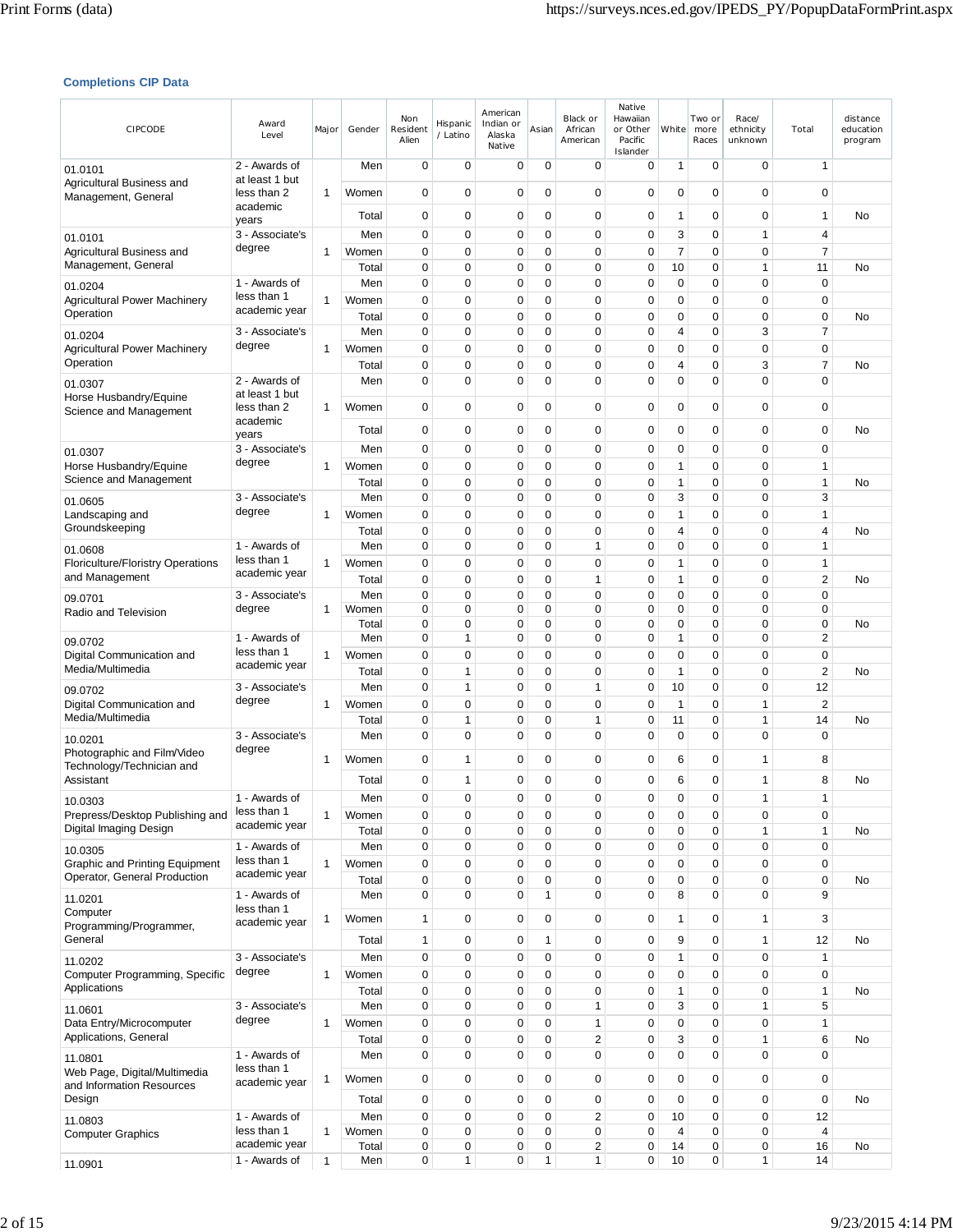| CIPCODE                                                      | Award<br>Level                            | Major        | Gender         | Non<br>Resident<br>Alien   | Hispanic<br>/ Latino | American<br>Indian or<br>Alaska<br>Native | Asian                      | Black or<br>African<br>American | Native<br>Hawaiian or<br>Other<br>Pacific<br>Islander | White                          | Two or<br>more<br>Races | Race/<br>ethnicity<br>unknown | Total                           | distance<br>education<br>program |
|--------------------------------------------------------------|-------------------------------------------|--------------|----------------|----------------------------|----------------------|-------------------------------------------|----------------------------|---------------------------------|-------------------------------------------------------|--------------------------------|-------------------------|-------------------------------|---------------------------------|----------------------------------|
| <b>Computer Systems Networking</b><br>and Telecommunications | less than 1<br>academic year              |              | Women<br>Total | 0<br>$\mathbf 0$           | 0<br>1               | 0<br>$\mathbf 0$                          | 0<br>1                     | 0<br>$\mathbf{1}$               | 0<br>0                                                | $\mathbf{1}$<br>11             | 0<br>0                  | 0<br>1                        | 1<br>15                         | No                               |
| 11.0901                                                      | 2 - Awards of                             |              | Men            | $\mathbf 0$                | $\mathbf 0$          | 0                                         | $\mathbf 0$                | $\mathbf 0$                     | 0                                                     | $\mathbf 0$                    | 0                       | 0                             | $\mathbf 0$                     |                                  |
| <b>Computer Systems Networking</b><br>and Telecommunications | at least 1 but<br>less than 2<br>academic | 1            | Women          | 0                          | $\mathbf 0$          | 0                                         | 0                          | 0                               | 0                                                     | $\mathbf 0$                    | 0                       | 0                             | 0                               |                                  |
|                                                              | years                                     |              | Total          | $\mathbf 0$                | $\mathbf 0$          | 0                                         | $\mathbf 0$                | $\mathbf 0$                     | 0                                                     | $\mathbf 0$                    | 0                       | 0                             | $\mathbf 0$                     | No                               |
| 11.1001                                                      | 1 - Awards of<br>less than 1              |              | Men            | 0                          | 0                    | $\mathbf 0$                               | $\mathbf 0$                | $\mathbf 0$                     | 0                                                     | 5                              | 0                       | 0                             | 5                               |                                  |
| Network and System<br>Administration/Administrator           | academic year                             | 1            | Women<br>Total | 0<br>0                     | $\mathbf 0$<br>0     | 0<br>0                                    | 0<br>0                     | $\mathbf 0$<br>0                | 0<br>0                                                | $\mathbf 0$<br>5               | 0<br>0                  | 0<br>0                        | $\mathbf 0$<br>5                | No                               |
| 11.1001                                                      | 3 - Associate's                           |              | Men            | $\mathbf 0$                | 0                    | 0                                         | 1                          | $\mathbf 0$                     | 0                                                     | $\overline{7}$                 | 0                       | 0                             | 8                               |                                  |
| Network and System                                           | degree                                    | 1            | Women          | 0                          | 0                    | 0                                         | 0                          | 0                               | 0                                                     | 0                              | 0                       | 0                             | 0                               |                                  |
| Administration/Administrator                                 |                                           |              | Total          | 0                          | $\mathbf 0$          | 0                                         | 1                          | $\mathbf 0$                     | 0                                                     | $\overline{7}$                 | 0                       | 0                             | 8                               | No                               |
| 11.1004                                                      | 1 - Awards of<br>less than 1              | 1            | Men<br>Women   | $\mathbf 0$<br>$\mathbf 0$ | $\mathbf{1}$<br>1    | 0<br>$\mathbf 0$                          | 1<br>1                     | $\mathbf 0$<br>$\mathbf 0$      | 0<br>$\mathbf 0$                                      | $\overline{4}$<br>$\sqrt{2}$   | 0<br>0                  | 0<br>0                        | 6<br>4                          |                                  |
| Web/Multimedia Management<br>and Webmaster                   | academic year                             |              | Total          | 0                          | $\overline{c}$       | 0                                         | $\overline{\mathbf{c}}$    | $\mathbf 0$                     | 0                                                     | 6                              | 0                       | 0                             | 10                              | No                               |
| 12.0505                                                      | 1 - Awards of                             |              | Men            | $\mathbf 0$                | $\mathbf 0$          | 0                                         | $\mathbf{1}$               | $\mathbf 0$                     | $\mathbf 0$                                           | $\boldsymbol{2}$               | 0                       | $\mathbf{1}$                  | $\overline{4}$                  |                                  |
| <b>Food Preparation/Professional</b>                         | less than 1<br>academic year              | 1            | Women          | $\mathbf 0$                | $\mathbf 0$          | 0                                         | $\mathbf 0$                | $\mathbf 0$                     | 0                                                     | $\overline{4}$                 | 0                       | 2                             | 6                               |                                  |
| Cooking/Kitchen Assistant                                    |                                           |              | Total          | 0                          | 0                    | 0<br>0                                    | 1<br>$\mathbf 0$           | $\mathbf 0$<br>$\mathbf 0$      | 0                                                     | 6                              | 0<br>0                  | 3<br>0                        | 10                              | No                               |
| 13.1206<br><b>Teacher Education, Multiple</b>                | 3 - Associate's<br>degree                 | 1            | Men<br>Women   | 0<br>$\mathbf 0$           | 0<br>$\mathbf 0$     | 0                                         | $\mathbf 0$                | $\mathbf 0$                     | 0<br>$\mathbf 0$                                      | $\mathbf 0$<br>$\mathbf{1}$    | 0                       | 1                             | $\mathbf 0$<br>$\boldsymbol{2}$ |                                  |
| Levels                                                       |                                           |              | Total          | $\mathbf 0$                | $\mathbf 0$          | 0                                         | $\mathbf 0$                | $\mathbf 0$                     | $\overline{0}$                                        | $\mathbf{1}$                   | 0                       | 1                             | $\overline{c}$                  | No                               |
| 13.1312                                                      | 3 - Associate's                           |              | Men            | 0                          | $\mathbf 0$          | 0                                         | $\mathbf 0$                | 0                               | 0                                                     | $\mathbf{1}$                   | 0                       | 0                             | 1                               |                                  |
| <b>Music Teacher Education</b>                               | degree                                    | 1            | Women<br>Total | 0<br>$\mathbf 0$           | 0<br>0               | 0<br>0                                    | 0<br>$\mathbf 0$           | 0<br>$\mathbf 0$                | 0<br>0                                                | $\mathbf{1}$<br>$\overline{2}$ | 0<br>0                  | 0<br>0                        | 1<br>$\mathbf 2$                | No                               |
| 14.0101                                                      | 3 - Associate's                           |              | Men            | $\mathbf 0$                | 0                    | 0                                         | $\overline{\mathbf{c}}$    | $\mathbf{1}$                    | 0                                                     | 3                              | $\mathbf 0$             | 0                             | 6                               |                                  |
| Engineering, General                                         | degree                                    | 1            | Women          | $\mathbf 0$                | $\mathbf 0$          | $\mathbf 0$                               | $\mathbf 0$                | $\mathbf 0$                     | 0                                                     | 1                              | 0                       | 0                             | 1                               |                                  |
|                                                              | 2 - Awards of                             |              | Total<br>Men   | 0<br>$\mathbf 0$           | 0<br>0               | 0<br>0                                    | $\overline{2}$<br>0        | $\mathbf{1}$<br>$\mathbf 0$     | 0<br>0                                                | $\overline{4}$<br>$\mathbf 0$  | 0<br>0                  | 0<br>0                        | 7<br>$\mathbf 0$                | No                               |
| 15.0612<br>Industrial Technology/Technician                  | at least 1 but                            |              |                |                            |                      |                                           |                            |                                 |                                                       |                                |                         |                               |                                 |                                  |
|                                                              | less than 2<br>academic                   | 1            | Women          | $\mathbf 0$                | $\mathbf 0$          | 0                                         | 0                          | 0                               | 0                                                     | $\mathbf 0$                    | 0                       | 0                             | 0                               |                                  |
|                                                              | years                                     |              | Total          | $\mathbf 0$                | $\mathbf 0$          | 0                                         | 0                          | $\mathbf 0$                     | 0                                                     | $\mathbf 0$                    | 0                       | 0                             | $\mathbf 0$                     | No                               |
| 15.0612                                                      | 3 - Associate's                           |              | Men            | $\mathbf 0$                | 1                    | 0                                         | $\mathbf 0$                | $\mathbf 0$                     | 0                                                     | $\overline{4}$                 | 0                       | 1                             | 6                               |                                  |
| Industrial Technology/Technician                             | degree                                    | 1            | Women<br>Total | $\mathbf 0$<br>$\mathbf 0$ | 0<br>1               | 0<br>0                                    | $\mathbf 0$<br>$\mathbf 0$ | $\mathbf 0$<br>$\mathbf 0$      | 0<br>0                                                | $\mathbf 0$<br>$\overline{4}$  | 0<br>0                  | 0<br>$\mathbf{1}$             | 0<br>6                          | No                               |
| 15.1102                                                      | 1 - Awards of                             |              | Men            | $\mathbf 0$                | $\mathbf 0$          | 0                                         | 0                          | 0                               | 0                                                     | $\mathbf{1}$                   | 0                       | 0                             | $\mathbf{1}$                    |                                  |
| Surveying Technology/Surveying                               | less than 1<br>academic year              | $\mathbf{1}$ | Women<br>Total | 0<br>$\mathbf 0$           | 0<br>$\mathbf 0$     | 0<br>0                                    | 0<br>0                     | 0<br>$\mathbf 0$                | 0<br>0                                                | $\mathbf 0$<br>$\mathbf{1}$    | 0<br>0                  | 0<br>0                        | $\mathbf 0$<br>$\mathbf{1}$     | No                               |
| 15.1102                                                      | 3 - Associate's                           |              | Men            | $\mathbf 0$                | 0                    | 0                                         | 0                          | $\mathbf 0$                     | 0                                                     | $\mathbf 0$                    | 0                       | 0                             | $\mathbf 0$                     |                                  |
| Surveying Technology/Surveying                               | degree                                    | 1            | Women          | $\mathbf 0$                | 0                    | 0                                         | 0                          | $\mathbf 0$                     | 0                                                     | $\mathbf 0$                    | 0                       | 0                             | 0                               |                                  |
| 15.1202                                                      | 3 - Associate's                           |              | Total<br>Men   | $\Omega$<br>0              | $\mathbf 0$<br>0     | $\Omega$<br>0                             | $\Omega$<br>0              | $\Omega$<br>0                   | 0<br>0                                                | $\mathbf 0$<br>2               | $\Omega$<br>0           | 0                             | $\mathbf 0$<br>3                | No                               |
| Computer Technology/Computer                                 | degree                                    | 1            | Women          | 0                          | 0                    | 0                                         | $\mathbf 0$                | $\mathbf 0$                     | 0                                                     | $\mathbf 0$                    | $\mathbf 0$             | 0                             | 0                               |                                  |
| <b>Systems Technology</b>                                    |                                           |              | Total          | 0                          | 0                    | 0                                         | 0                          | $\mathbf 0$                     | 0                                                     | $\overline{\mathbf{c}}$        | 0                       | 1                             | 3                               | No                               |
| 15.1302<br>CAD/CADD Drafting and/or                          | 2 - Awards of<br>at least 1 but           |              | Men            | $\mathbf 0$                | $\overline{0}$       | 0                                         | $\mathbf 0$                | $\mathbf 0$                     | $\mathbf 0$                                           | $\overline{2}$                 | $\Omega$                | $\Omega$                      | $\overline{2}$                  |                                  |
| Design Technology/Technician                                 | less than 2<br>academic                   | 1            | Women          | $\mathbf 0$                | $\mathbf 0$          | 0                                         | $\mathbf 0$                | $\mathbf 0$                     | $\mathbf 0$                                           | $\mathbf 0$                    | $\mathbf 0$             | 0                             | $\mathbf 0$                     |                                  |
|                                                              | years                                     |              | Total          | $\mathbf 0$                | $\mathbf 0$          | 0                                         | $\mathbf 0$                | $\mathbf 0$                     | 0                                                     | $\overline{2}$                 | 0                       | 0                             | $\overline{\mathbf{c}}$         | No                               |
| 15.1306                                                      | 2 - Awards of<br>at least 1 but           |              | Men            | $\mathbf 0$                | $\mathbf 0$          | 0                                         | $\mathbf 0$                | $\mathbf 0$                     | 0                                                     | $\mathbf 0$                    | $\mathbf 0$             | 0                             | 0                               |                                  |
| Mechanical Drafting and<br>Mechanical Drafting CAD/CADD      | less than 2                               | 1            | Women          | $\mathbf 0$                | $\mathbf 0$          | 0                                         | $\mathbf 0$                | $\mathbf 0$                     | $\mathbf 0$                                           | $\pmb{0}$                      | $\mathbf 0$             | 0                             | $\mathbf 0$                     |                                  |
|                                                              | academic<br>years                         |              | Total          | $\mathbf 0$                | $\mathbf 0$          | 0                                         | $\mathbf 0$                | $\mathbf 0$                     | 0                                                     | $\mathbf 0$                    | 0                       | 0                             | 0                               | No                               |
| 19.0709                                                      | 1 - Awards of                             |              | Men            | $\mathbf 0$                | 0                    | 0                                         | $\mathbf 0$                | $\mathbf 0$                     | 0                                                     | $\mathbf 0$                    | 0                       | 0                             | $\mathbf 0$                     |                                  |
| Child Care Provider/Assistant                                | less than 1<br>academic year              | 1            | Women          | 0<br>$\mathbf 0$           | 0<br>$\mathbf 0$     | 0<br>0                                    | 0                          | $\mathbf 0$<br>$\mathbf 0$      | 0<br>0                                                | $\mathbf 0$<br>$\mathbf 0$     | 0<br>0                  | 0<br>0                        | $\mathbf 0$<br>$\pmb{0}$        | No                               |
| 19.0709                                                      | 2 - Awards of                             |              | Total<br>Men   | 0                          | 1                    | 0                                         | 0<br>$\Omega$              | $\mathbf 0$                     | 0                                                     | $\mathbf 0$                    | $\Omega$                | 0                             | 1                               |                                  |
| Child Care Provider/Assistant                                | at least 1 but<br>less than 2             | 1            | Women          | $\mathbf 0$                | $\mathbf 0$          | 0                                         | 1                          | $\mathbf 0$                     | 0                                                     | $\mathbf{1}$                   | $\mathbf 0$             | 0                             | $\overline{\mathbf{c}}$         |                                  |
|                                                              | academic                                  |              | Total          | 0                          | 1                    | 0                                         | 1                          | $\mathbf 0$                     | 0                                                     | $\mathbf{1}$                   | 0                       | 0                             | 3                               | No                               |
|                                                              | years<br>3 - Associate's                  |              | Men            | $\mathbf 0$                | 1                    | 0                                         | $\mathbf 0$                | $\mathbf 0$                     | $\mathbf 0$                                           | $\mathbf 0$                    | 0                       | 0                             | $\mathbf{1}$                    |                                  |
| 19.0709<br>Child Care Provider/Assistant                     | degree                                    | $\mathbf{1}$ | Women          | $\mathbf 0$                | 0                    | 0                                         | 0                          | 1                               | 0                                                     | 6                              | 0                       | 0                             | 7                               |                                  |
|                                                              | 3 - Associate's                           |              | Total<br>Men   | $\mathbf 0$                | 1<br>1               | 0<br>0                                    | 0<br>1                     | $\mathbf{1}$<br>5               | 0<br>0                                                | 6<br>27                        | 0<br>0                  | 0<br>5                        | 8<br>40                         | No                               |
| 24.0101<br>Liberal Arts and Sciences/Liberal                 | degree                                    | 1            | Women          | 1<br>$\mathbf 0$           | 3                    | 0                                         | 3                          | 10                              | 0                                                     | 53                             | 0                       | 6                             | 75                              |                                  |
| <b>Studies</b>                                               |                                           |              | Total          | $\mathbf{1}$               | 4                    | 0                                         | 4                          | 15                              | $\mathbf 0$                                           | 80                             | 0                       | 11                            | 115                             | No                               |
| 24.0102                                                      | 3 - Associate's                           | 1            | Men            | $\mathbf 0$                | 0                    | 0                                         | $\mathbf 0$                | 3                               | 0                                                     | 14                             | 0                       | 0                             | 17                              |                                  |
|                                                              | degree                                    |              | Women          | $\mathbf 0$                | $\mathbf 0$          | 0                                         | 3                          | 6                               | 0                                                     | 33                             | 0                       | $\mathbf{1}$                  | 43                              |                                  |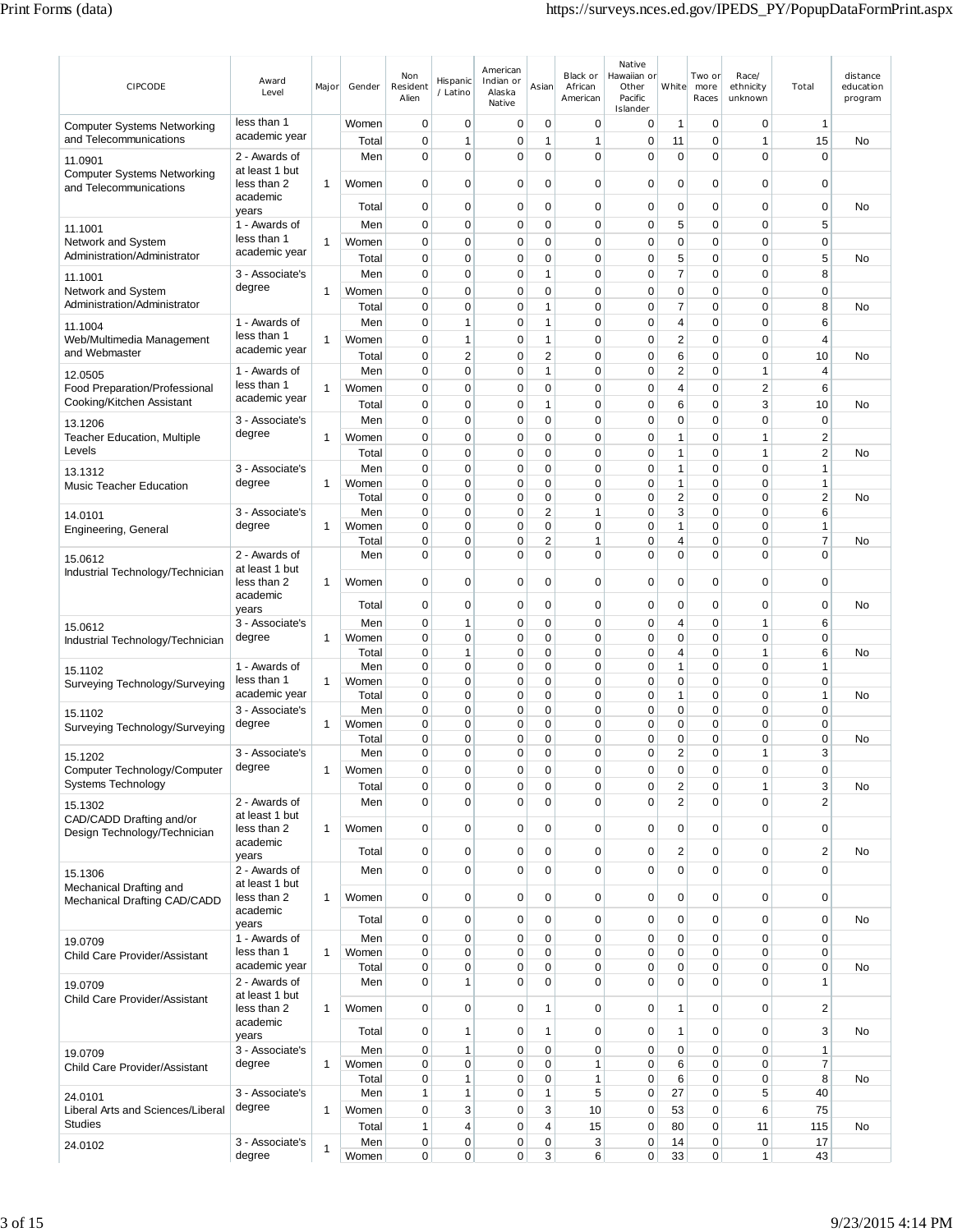| CIPCODE                                                | Award<br>Level                  | Major        | Gender       | Non<br>Resident<br>Alien | Hispanic<br>/ Latino | American<br>Indian or<br>Alaska<br>Native | Asian            | Black or<br>African<br>American | Native<br>Hawaiian or<br>Other<br>Pacific<br>Islander | White          | Two or<br>more<br>Races    | Race/<br>ethnicity<br>unknown | Total          | distance<br>education<br>program |
|--------------------------------------------------------|---------------------------------|--------------|--------------|--------------------------|----------------------|-------------------------------------------|------------------|---------------------------------|-------------------------------------------------------|----------------|----------------------------|-------------------------------|----------------|----------------------------------|
| <b>General Studies</b>                                 |                                 |              | Total        | $\mathbf 0$              | $\mathbf 0$          | $\mathbf 0$                               | 3                | 9                               | $\pmb{0}$                                             | 47             | $\mathbf 0$                | 1                             | 60             | No                               |
| 30.0101                                                | 3 - Associate's                 |              | Men          | $\overline{\mathbf{c}}$  | $\mathbf{1}$         | $\mathbf 0$                               | $\overline{7}$   | $\mathbf 0$                     | $\mathbf 0$                                           | 62             | $\mathbf 0$                | 8                             | 80             |                                  |
| <b>Biological and Physical Sciences</b>                | degree                          | 1            | Women        | 0                        | 9                    | 0                                         | 7                | 10                              | 0                                                     | 83             | 1                          | 10                            | 120            |                                  |
|                                                        | 1 - Awards of                   |              | Total<br>Men | $\sqrt{2}$<br>0          | 10<br>1              | $\mathbf 0$<br>0                          | 14<br>0          | 10<br>0                         | 0<br>0                                                | 145<br>6       | 1<br>0                     | 18<br>0                       | 200<br>7       | No                               |
| 31.0501<br><b>Health and Physical</b>                  | less than 1                     | 1            | Women        | 0                        | 1                    | $\mathbf 0$                               | $\mathbf 0$      | $\mathbf 0$                     | $\mathbf 0$                                           | 1              | $\mathbf 0$                | 0                             | 2              |                                  |
| Education/Fitness, General                             | academic year                   |              | Total        | 0                        | $\overline{2}$       | $\mathbf 0$                               | 0                | $\mathbf 0$                     | 0                                                     | $\overline{7}$ | $\mathbf 0$                | 0                             | 9              | No                               |
| 43.0107                                                | 3 - Associate's                 |              | Men          | 0                        | $\mathbf 0$          | $\mathbf 0$                               | $\mathbf 0$      | $\mathbf 0$                     | $\pmb{0}$                                             | 10             | $\mathbf 0$                | 1                             | 11             |                                  |
| <b>Criminal Justice/Police Science</b>                 | degree                          | $\mathbf{1}$ | Women        | 0                        | 0                    | $\mathbf 0$                               | 0                | $\mathbf{1}$                    | $\mathbf 0$                                           | 5              | $\mathbf 0$                | 0                             | 6              |                                  |
|                                                        |                                 |              | Total        | 0<br>0                   | 0<br>0               | $\mathbf 0$<br>$\mathbf 0$                | $\mathbf 0$      | $\mathbf{1}$<br>$\mathbf 0$     | 0<br>0                                                | 15<br>3        | $\mathbf 0$<br>$\mathbf 0$ | $\mathbf{1}$<br>0             | 17<br>3        | No                               |
| 43.0203<br>Fire Science/Fire-fighting                  | 3 - Associate's<br>degree       | 1            | Men<br>Women | 0                        | 0                    | $\mathbf 0$                               | 0<br>$\mathbf 0$ | $\mathbf 0$                     | 0                                                     | 0              | 0                          | 0                             | $\pmb{0}$      |                                  |
|                                                        |                                 |              | Total        | $\mathbf 0$              | 0                    | 0                                         | $\mathbf 0$      | 0                               | 0                                                     | 3              | 0                          | $\Omega$                      | 3              | No                               |
| 46.0000                                                | 2 - Awards of                   |              | Men          | $\mathbf 0$              | $\overline{0}$       | $\mathbf 0$                               | $\mathbf 0$      | $\mathbf 0$                     | 0                                                     | 1              | 0                          | 0                             | $\mathbf{1}$   |                                  |
| <b>Construction Trades, General</b>                    | at least 1 but<br>less than 2   | 1            | Women        | 0                        | 0                    | $\mathbf 0$                               | $\mathbf 0$      | 0                               | 0                                                     | 0              | $\mathbf 0$                | 0                             | 0              |                                  |
|                                                        | academic                        |              |              |                          |                      |                                           |                  |                                 |                                                       |                |                            |                               |                |                                  |
|                                                        | years                           |              | Total        | 0                        | 0                    | 0                                         | 0                | $\mathbf 0$                     | 0                                                     | 1              | 0                          | 0                             | 1              | No                               |
| 46.0302                                                | 2 - Awards of<br>at least 1 but |              | Men          | $\mathbf 0$              | 0                    | $\mathbf 0$                               | $\mathbf 0$      | $\mathbf 0$                     | $\pmb{0}$                                             | 0              | $\mathbf 0$                | $\Omega$                      | $\mathbf 0$    |                                  |
| Electrician                                            | less than 2                     | 1            | Women        | 0                        | $\mathbf 0$          | $\mathbf 0$                               | $\mathbf 0$      | $\mathbf 0$                     | $\mathbf 0$                                           | 1              | $\mathbf 0$                | 0                             | 1              |                                  |
|                                                        | academic                        |              | Total        | $\mathbf 0$              | 0                    | $\mathbf 0$                               | 0                | $\mathbf 0$                     | $\mathbf 0$                                           | 1              | $\mathbf 0$                | 0                             | 1              | No                               |
| 46.0401                                                | years<br>2 - Awards of          |              | Men          | 0                        | 0                    | $\mathbf 0$                               | $\mathbf 0$      | $\mathbf 0$                     | 0                                                     | 0              | $\mathbf 0$                | 0                             | $\mathbf 0$    |                                  |
| <b>Building/Property Maintenance</b>                   | at least 1 but                  |              |              |                          |                      |                                           |                  |                                 |                                                       |                |                            |                               |                |                                  |
|                                                        | less than 2<br>academic         | 1            | Women        | $\mathbf 0$              | 0                    | 0                                         | 0                | $\mathbf 0$                     | $\mathbf 0$                                           | 0              | 0                          | 0                             | $\mathbf 0$    |                                  |
|                                                        | years                           |              | Total        | $\mathbf 0$              | 0                    | $\mathbf 0$                               | 0                | 0                               | $\mathbf 0$                                           | 0              | $\mathbf 0$                | 0                             | $\pmb{0}$      | No                               |
| 46.0499                                                | 3 - Associate's                 |              | Men          | $\mathbf 0$              | $\mathbf 0$          | $\mathbf 0$                               | $\mathbf 0$      | $\mathbf 0$                     | $\mathbf 0$                                           | 3              | $\mathbf 0$                | 0                             | 3              |                                  |
| Building/Construction Finishing,                       | degree                          | 1            | Women        | 0                        | $\mathbf 0$          | 0                                         | $\mathbf 0$      | $\mathbf 0$                     | $\mathbf 0$                                           | 0              | 0                          | 0                             | $\mathbf 0$    |                                  |
| Management, and Inspection,<br>Other                   |                                 |              | Total        | $\mathbf 0$              | $\mathbf 0$          | 0                                         | 0                | $\mathbf 0$                     | $\mathbf 0$                                           | 3              | $\mathbf 0$                | 0                             | 3              | No                               |
|                                                        | 2 - Awards of                   |              | Men          | 0                        | 0                    | $\mathbf 0$                               | $\mathbf 0$      | $\mathbf 0$                     | $\mathbf 0$                                           | 0              | $\mathbf 0$                | 0                             | $\mathbf 0$    |                                  |
| 46.0502<br>Pipefitting/Pipefitter and Sprinkler        | at least 1 but                  |              |              |                          |                      |                                           |                  |                                 |                                                       |                |                            |                               |                |                                  |
| Fitter                                                 | less than 2                     | 1            | Women        | $\mathbf 0$              | 0                    | $\mathbf 0$                               | 0                | $\mathbf 0$                     | $\mathbf 0$                                           | 0              | 0                          | 0                             | $\mathbf 0$    |                                  |
|                                                        | academic<br>years               |              | Total        | $\mathbf 0$              | 0                    | $\mathbf 0$                               | 0                | 0                               | $\mathbf 0$                                           | 0              | $\mathbf 0$                | 0                             | $\pmb{0}$      | No                               |
| 46.0502                                                | 3 - Associate's                 |              | Men          | 0                        | 0                    | $\mathbf 0$                               | $\mathbf 0$      | $\mathbf 0$                     | $\mathbf 0$                                           | 0              | $\mathbf 0$                | $\mathbf 0$                   | $\mathbf 0$    |                                  |
| Pipefitting/Pipefitter and Sprinkler                   | degree                          | 1            | Women        | 0                        | 0                    | $\mathbf 0$                               | 0                | 0                               | $\mathbf 0$                                           | 0              | 0                          | 0                             | $\mathbf 0$    |                                  |
| Fitter                                                 |                                 |              | Total        | 0                        | 0                    | 0                                         | 0                | 0                               | 0                                                     | 0              | 0                          | 0                             | $\mathbf 0$    | No                               |
| 47.0105                                                | 2 - Awards of<br>at least 1 but |              | Men          | $\mathbf 0$              | $\mathbf 0$          | $\mathbf 0$                               | $\mathbf 0$      | $\mathbf 0$                     | $\pmb{0}$                                             | 1              | $\mathbf 0$                | 0                             | $\mathbf{1}$   |                                  |
| <b>Industrial Electronics</b><br>Technology/Technician | less than 2                     | 1            | Women        | 0                        | 0                    | 0                                         | $\mathbf 0$      | 0                               | 0                                                     | 0              | 0                          | 0                             | $\mathbf 0$    |                                  |
|                                                        | academic                        |              | Total        | $\pmb{0}$                | 0                    | 0                                         | $\pmb{0}$        | $\pmb{0}$                       | 0                                                     | 1              | 0                          | 0                             | 1              | No                               |
|                                                        | years<br>2 - Awards of          |              | Men          | $\mathbf 0$              | $\mathbf 0$          | $\mathbf 0$                               | $\mathbf 0$      | $\mathbf 0$                     | $\mathbf 0$                                           | $\mathbf 2$    | $\Omega$                   | $\mathbf 0$                   | $\overline{c}$ |                                  |
| 47.0201<br>Heating, Air Conditioning,                  | at least 1 but                  |              |              |                          |                      |                                           |                  |                                 |                                                       |                |                            |                               |                |                                  |
| Ventilation and Refrigeration                          | less than 2                     | $\mathbf{1}$ | Women        | 0                        | $\mathbf 0$          | 0                                         | 0                | 0                               | $\mathbf 0$                                           | 0              | 0                          | 0                             | 0              |                                  |
| Maintenance                                            | academic<br>years               |              | Total        | $\mathbf 0$              | $\mathbf 0$          | $\mathbf 0$                               | 0                | $\mathbf 0$                     | $\mathbf 0$                                           | $\mathbf 2$    | $\mathbf 0$                | $\mathbf 0$                   | $\overline{c}$ | No                               |
| Technology/Technician                                  | 3 - Associate's                 |              |              |                          | 0                    | $\mathbf 0$                               | $\mathbf 0$      |                                 | 0                                                     |                | $\mathbf 0$                | 1                             | 3              |                                  |
| 47.0201<br>Heating, Air Conditioning,                  | degree                          |              | Men          | 0                        |                      |                                           |                  | $\mathbf 0$                     |                                                       | $\mathbf 2$    |                            |                               |                |                                  |
| Ventilation and Refrigeration                          |                                 | 1            | Women        | 0                        | 0                    | $\mathbf 0$                               | $\mathbf 0$      | $\mathbf 0$                     | 0                                                     | 0              | $\mathbf 0$                | 0                             | $\mathbf 0$    |                                  |
| Maintenance                                            |                                 |              | Total        | $\mathbf 0$              | $\mathbf 0$          | 0                                         | 0                | $\mathbf 0$                     | 0                                                     | $\mathbf 2$    | $\mathbf 0$                | 1                             | 3              | No                               |
| Technology/Technician                                  | 1 - Awards of                   |              | Men          | $\pmb{0}$                | $\mathbf 0$          | $\mathbf 0$                               | $\mathbf 0$      | $\mathbf 0$                     | $\pmb{0}$                                             | $\pmb{0}$      | $\mathbf 0$                | $\overline{0}$                | $\pmb{0}$      |                                  |
| 47.0303<br>Industrial Mechanics and                    | less than 1                     | 1            | Women        | 0                        | 0                    | $\mathbf 0$                               | 0                | $\mathbf 0$                     | 0                                                     | 0              | $\mathbf 0$                | 0                             | $\mathbf 0$    |                                  |
| Maintenance Technology                                 | academic year                   |              | Total        | $\mathbf 0$              | 0                    | $\mathbf 0$                               | $\mathbf 0$      | $\mathbf 0$                     | $\pmb{0}$                                             | $\mathbf 0$    | 0                          | 0                             | $\mathbf 0$    | No                               |
| 47.0603                                                | 1 - Awards of                   |              | Men          | $\mathbf 0$              | 5                    | $\mathbf 0$                               | $\mathbf{1}$     | 3                               | $\pmb{0}$                                             | 31             | $\mathbf 0$                | 1                             | 41             |                                  |
| Autobody/Collision and Repair                          | less than 1                     | $\mathbf{1}$ | Women        | $\mathbf 0$              | $\mathbf 0$          | $\mathbf 0$                               | 0                | $\mathbf 0$                     | $\pmb{0}$                                             | 1              | $\mathbf 0$                | 0                             | $\mathbf{1}$   |                                  |
| Technology/Technician                                  | academic year                   |              | Total        | 0                        | 5                    | $\mathbf 0$                               | $\overline{1}$   | 3                               | $\mathbf 0$                                           | 32             | $\mathbf 0$                | 1                             | 42             | No                               |
| 47.0603                                                | 2 - Awards of<br>at least 1 but |              | Men          | $\pmb{0}$                | $\mathbf 0$          | $\mathbf 0$                               | $\mathbf 0$      | $\mathbf 0$                     | $\mathbf 0$                                           | $\mathbf 0$    | $\mathbf 0$                | $\mathbf 0$                   | $\pmb{0}$      |                                  |
| Autobody/Collision and Repair<br>Technology/Technician | less than 2                     | 1            | Women        | $\pmb{0}$                | 0                    | $\mathbf 0$                               | $\mathbf 0$      | $\mathbf 0$                     | 0                                                     | $\mathbf 0$    | $\mathbf 0$                | 0                             | $\pmb{0}$      |                                  |
|                                                        | academic                        |              | Total        | $\mathbf 0$              | $\mathbf 0$          | $\pmb{0}$                                 | $\mathbf 0$      | $\pmb{0}$                       | 0                                                     | $\mathbf 0$    | $\mathbf 0$                | $\mathbf 0$                   | $\mathbf 0$    | No                               |
|                                                        | years<br>3 - Associate's        |              | Men          | 0                        | 1                    | $\mathbf 0$                               | $\mathbf 0$      | $\mathbf 0$                     | 0                                                     | 7              | $\mathbf 0$                | 0                             | 8              |                                  |
| 47.0603<br>Autobody/Collision and Repair               | degree                          | $\mathbf{1}$ | Women        | $\mathbf 0$              | $\mathbf 0$          | $\mathbf 0$                               | 0                | $\mathbf 0$                     | $\pmb{0}$                                             | $\mathbf 0$    | $\mathbf 0$                | 1                             | 1              |                                  |
| Technology/Technician                                  |                                 |              | Total        | $\mathbf 0$              | 1                    | $\mathbf 0$                               | $\mathbf 0$      | $\mathbf 0$                     | $\pmb{0}$                                             | $\overline{7}$ | $\mathbf 0$                | 1                             | 9              | No                               |
| 47.0604                                                | 1 - Awards of                   |              | Men          | 0                        | 7                    | $\mathbf 0$                               | $\overline{2}$   | 9                               | $\mathbf 0$                                           | 31             | $\mathbf 0$                | 1                             | 50             |                                  |
| Automobile/Automotive                                  | less than 1<br>academic year    | $\mathbf{1}$ | Women        | $\mathbf 0$              | $\pmb{0}$            | $\pmb{0}$                                 | $\mathbf 0$      | $\mathbf{1}$                    | $\pmb{0}$                                             | 1              | $\pmb{0}$                  | $\pmb{0}$                     | $\sqrt{2}$     |                                  |
|                                                        |                                 |              |              |                          |                      |                                           |                  |                                 |                                                       |                |                            |                               |                |                                  |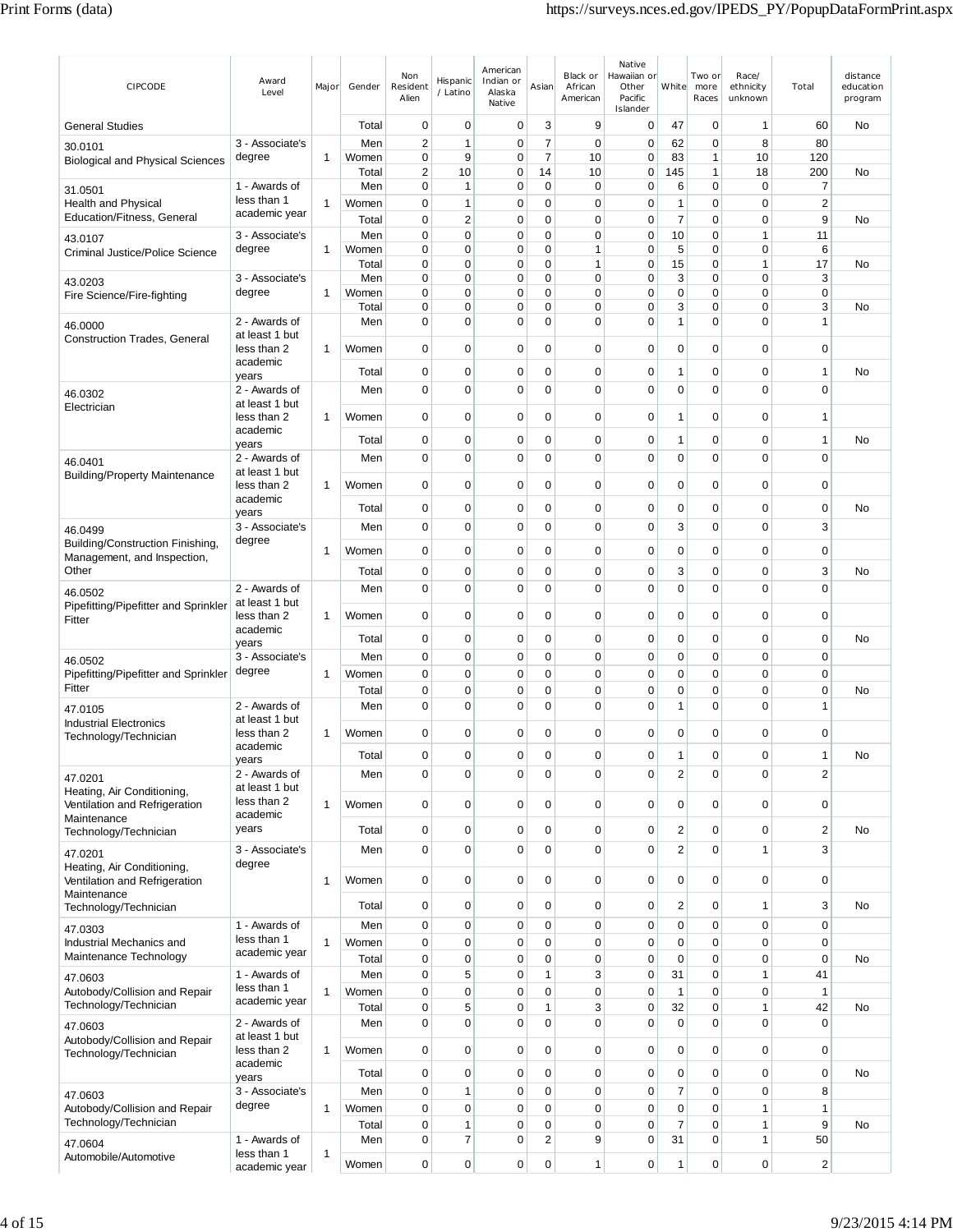| CIPCODE                                                | Award<br>Level                  | Major        | Gender         | Non<br>Resident<br>Alien | Hispanic<br>/ Latino         | American<br>Indian or<br>Alaska<br>Native | Asian                       | Black or<br>African<br>American | Native<br>Hawaiian or<br>Other<br>Pacific<br>Islander | White                   | Two or<br>more<br>Races    | Race/<br>ethnicity<br>unknown | Total                | distance<br>education<br>program |
|--------------------------------------------------------|---------------------------------|--------------|----------------|--------------------------|------------------------------|-------------------------------------------|-----------------------------|---------------------------------|-------------------------------------------------------|-------------------------|----------------------------|-------------------------------|----------------------|----------------------------------|
| Mechanics<br>Technology/Technician                     |                                 |              | Total          | $\mathbf 0$              | 7                            | $\mathbf 0$                               | $\overline{2}$              | 10                              | 0                                                     | 32                      | 0                          | 1                             | 52                   | No                               |
| 47.0604                                                | 3 - Associate's                 |              | Men            | $\mathbf 0$              | $\mathbf{1}$                 | 0                                         | $\mathbf 0$                 | $\mathbf{1}$                    | 0                                                     | 8                       | 0                          | 0                             | 10                   |                                  |
| Automobile/Automotive<br>Mechanics                     | degree                          | $\mathbf{1}$ | Women          | $\mathbf 0$              | 0                            | 0                                         | $\mathbf 0$                 | 0                               | 0                                                     | $\mathbf 0$             | 0                          | 0                             | 0                    |                                  |
| Technology/Technician                                  |                                 |              | Total          | 0                        | 1                            | 0                                         | 0                           | 1                               | 0                                                     | 8                       | 0                          | 0                             | 10                   | No                               |
| 47.0605                                                | 3 - Associate's                 |              | Men            | $\mathbf 0$              | 0                            | $\mathbf 0$                               | $\mathbf 0$                 | $\mathbf 0$                     | 0                                                     | 18                      | 0                          | 0                             | 18                   |                                  |
| <b>Diesel Mechanics</b>                                | degree                          | 1            | Women          | 0                        | 0                            | 0                                         | 0                           | $\mathbf 0$                     | 0                                                     | 1                       | 0                          | 0                             | $\mathbf{1}$         |                                  |
| Technology/Technician                                  | 1 - Awards of                   |              | Total<br>Men   | 0<br>$\mathbf 0$         | 0<br>0                       | 0<br>0                                    | 0<br>$\mathbf 0$            | 0<br>$\mathbf 0$                | 0<br>0                                                | 19<br>1                 | 0<br>0                     | 0<br>$\mathbf 0$              | 19<br>$\mathbf{1}$   | No                               |
| 48.0503<br>Machine Shop                                | less than 1                     | 1            | Women          | 0                        | 0                            | $\mathbf 0$                               | 0                           | 0                               | 0                                                     | 0                       | 0                          | 0                             | $\mathbf 0$          |                                  |
| Technology/Assistant                                   | academic year                   |              | Total          | 0                        | 0                            | 0                                         | 0                           | $\mathbf 0$                     | 0                                                     | 1                       | 0                          | $\mathbf 0$                   | $\mathbf{1}$         | No                               |
| 48.0509                                                | 2 - Awards of<br>at least 1 but |              | Men            | 0                        | 0                            | $\mathbf 0$                               | $\mathbf 0$                 | $\mathbf 0$                     | 0                                                     | 1                       | 0                          | 0                             | 1                    |                                  |
| Ironworking/Ironworker                                 | less than 2                     | 1            | Women          | $\mathbf 0$              | 0                            | 0                                         | 0                           | $\mathbf 0$                     | 0                                                     | 0                       | 0                          | 0                             | 0                    |                                  |
|                                                        | academic                        |              | Total          | 0                        | 0                            | 0                                         | 0                           | 0                               | 0                                                     | 1                       | 0                          | 0                             | 1                    | <b>No</b>                        |
| 49.0205                                                | years<br>1 - Awards of          |              | Men            | $\mathbf 0$              | $\mathbf{1}$                 | $\mathbf 0$                               | $\mathbf{1}$                | 6                               | $\mathbf 0$                                           | 34                      | 0                          | 1                             | 43                   |                                  |
| Truck and Bus                                          | less than 1                     | 1            | Women          | 0                        | 0                            | 0                                         | 0                           | $\mathbf 0$                     | 0                                                     | 0                       | 0                          | 0                             | 0                    |                                  |
| Driver/Commercial Vehicle<br>Operator and Instructor   | academic year                   |              | Total          | $\mathbf 0$              | 1                            | 0                                         | 1                           | 6                               | 0                                                     | 34                      | 0                          | 1                             | 43                   | No                               |
| 50.0409                                                | 3 - Associate's                 |              | Men            | $\mathbf 0$              | 0                            | 0                                         | $\mathbf 0$                 | $\mathbf 0$                     | 0                                                     | 1                       | 0                          | 0                             | 1                    |                                  |
| Graphic Design                                         | degree                          | 1            | Women          | 0                        | 0                            | $\mathbf 0$                               | $\mathbf 0$                 | $\mathbf 0$                     | 0                                                     | 4                       | 0                          | 0                             | 4                    |                                  |
|                                                        | 3 - Associate's                 |              | Total<br>Men   | 0<br>$\mathbf 0$         | 0<br>0                       | 0<br>0                                    | $\mathbf 0$<br>$\mathbf 0$  | 0<br>$\mathbf 0$                | 0<br>0                                                | 5<br>0                  | 0<br>0                     | 0<br>0                        | 5<br>0               | No                               |
| 50.0502<br><b>Technical Theatre/Theatre</b>            | degree                          | $\mathbf{1}$ | Women          | 0                        | 0                            | 0                                         | 0                           | $\mathbf 0$                     | 0                                                     | $\mathbf 0$             | 0                          | 0                             | $\mathbf 0$          |                                  |
| Design and Technology                                  |                                 |              | Total          | 0                        | 0                            | 0                                         | 0                           | 0                               | 0                                                     | 0                       | 0                          | 0                             | $\mathbf 0$          | No                               |
| 50.0702                                                | 3 - Associate's                 |              | Men            | $\mathbf 0$              | 0                            | 0                                         | $\mathbf 0$                 | $\mathbf 0$                     | 0                                                     | $\mathbf 0$             | $\mathbf 0$                | 0                             | $\mathbf 0$          |                                  |
| Fine/Studio Arts, General                              | degree                          | 1            | Women<br>Total | 0<br>$\mathbf 0$         | 0<br>0                       | 0<br>0                                    | $\mathbf 0$<br>0            | $\mathbf 0$<br>$\mathbf 0$      | $\mathbf 0$<br>0                                      | 2<br>$\overline{c}$     | 0<br>0                     | 0<br>0                        | 2<br>$\overline{c}$  | No                               |
| 50.0901                                                | 3 - Associate's                 |              | Men            | 0                        | 0                            | $\mathbf 0$                               | $\mathbf 0$                 | $\mathbf 0$                     | 0                                                     | $\mathbf 0$             | 0                          | 0                             | $\mathbf 0$          |                                  |
| Music, General                                         | degree                          | 1            | Women          | 0                        | 0                            | 0                                         | $\mathbf 0$                 | $\mathbf 0$                     | 0                                                     | 0                       | 0                          | 0                             | 0                    |                                  |
|                                                        | 3 - Associate's                 |              | Total<br>Men   | $\mathbf 0$<br>0         | 0<br>0                       | $\mathbf 0$<br>$\mathbf 0$                | $\mathbf 0$<br>1            | $\mathbf 0$<br>$\mathbf 0$      | $\mathbf 0$<br>$\Omega$                               | $\mathbf 0$<br>0        | 0<br>0                     | 0<br>0                        | $\mathbf 0$<br>1     | <b>No</b>                        |
| 51.0602<br>Dental Hygiene/Hygienist                    | degree                          | 1            | Women          | 0                        | 1                            | 0                                         | 0                           | $\mathbf 0$                     | 0                                                     | 25                      | 0                          | 2                             | 28                   |                                  |
|                                                        |                                 |              | Total          | 0<br>0                   | 1<br>0                       | 0                                         | 1<br>$\mathbf 0$            | 0<br>$\mathbf 0$                | 0                                                     | 25<br>$\mathbf 0$       | 0<br>0                     | $\overline{2}$<br>0           | 29                   | No                               |
| 51.0708<br>Medical                                     | 1 - Awards of<br>less than 1    | 1            | Men<br>Women   | $\mathbf 0$              | 0                            | 0<br>$\mathbf 0$                          | $\mathbf 0$                 | $\mathbf 0$                     | 0<br>0                                                | $\mathbf 0$             | 0                          | 0                             | 0<br>$\mathbf 0$     |                                  |
| Transcription/Transcriptionist                         | academic year                   |              | Total          | 0                        | 0                            | $\mathbf 0$                               | $\mathbf 0$                 | $\mathbf 0$                     | 0                                                     | $\mathbf 0$             | 0                          | 0                             | $\mathbf 0$          | No                               |
| 51.0801                                                | 1 - Awards of                   |              | Men            | 0                        | 0                            | 0                                         | 0                           | $\mathbf 0$                     | 0                                                     | $\mathbf 0$             | 0                          | 1                             | $\mathbf{1}$         |                                  |
| <b>Medical/Clinical Assistant</b>                      | less than 1<br>academic year    | 1            | Women<br>Total | 0<br>0                   | $\mathbf{1}$<br>$\mathbf{1}$ | 0<br>$\Omega$                             | 1<br>1                      | 1<br>$\mathbf{1}$               | 0<br>$\Omega$                                         | 19<br>19                | 0<br>0                     | 0<br>1                        | 22<br>23             | No                               |
| 51.0803                                                | 3 - Associate's                 |              | Men            | $\mathbf 0$              | 0                            | $\mathbf 0$                               | $\mathbf 0$                 | 0                               | 0                                                     | $\pmb{0}$               | 0                          | 1                             | 1                    |                                  |
| Occupational Therapist Assistant                       | degree                          | 1            | Women          | 0                        | 0<br>0                       | $\mathbf 0$                               | $\mathbf 0$                 | 1                               | 0                                                     | 16                      | 0                          | 2<br>3                        | 19                   |                                  |
| 51.0808                                                | 3 - Associate's                 |              | Total<br>Men   | 0<br>$\mathbf 0$         | 0                            | 0<br>0                                    | $\mathbf 0$<br>$\mathbf{1}$ | 1<br>$\mathbf 0$                | 0<br>0                                                | 16<br>1                 | 0<br>0                     | 0                             | 20<br>$\overline{2}$ | No                               |
| Veterinary/Animal Health                               | degree                          | $\mathbf{1}$ | Women          | $\mathbf 0$              | 0                            | $\mathbf 0$                               | $\mathbf 0$                 | $\mathbf 0$                     | 0                                                     | 19                      | 0                          | $\mathbf 0$                   | 19                   |                                  |
| Technology/Technician and<br>Veterinary Assistant      |                                 |              | Total          | 0                        | 0                            | 0                                         | $\mathbf{1}$                | $\mathbf 0$                     | 0                                                     | 20                      | 0                          | $\mathbf 0$                   | 21                   | No                               |
| 51.0810                                                | 1 - Awards of                   |              | Men            | $\pmb{0}$                | $\mathbf{1}$                 | $\mathbf 0$                               | $\mathbf{1}$                | 3                               | 0                                                     | 16                      | $\mathbf 0$                | $\sqrt{2}$                    | 23                   |                                  |
| <b>Emergency Care Attendant (EMT</b>                   | less than 1                     | $\mathbf{1}$ | Women          | 0                        | 0                            | $\mathbf 0$                               | $\mathbf 0$                 | $\mathbf{1}$                    | 0                                                     | 5                       | 0                          | 3                             | $\boldsymbol{9}$     |                                  |
| Ambulance)                                             | academic year                   |              | Total          | 0                        | $\mathbf{1}$                 | 0                                         | $\mathbf{1}$                | $\overline{\mathbf{4}}$         | 0                                                     | 21                      | $\mathbf 0$                | 5                             | 32                   | No                               |
| 51.0904                                                | 3 - Associate's<br>degree       |              | Men            | $\mathbf 0$              | $\mathbf 0$                  | $\mathbf 0$                               | $\mathbf 0$                 | $\mathbf 0$                     | 0                                                     | $\mathbf{1}$            | 0                          | 0                             | 1                    |                                  |
| <b>Emergency Medical</b><br>Technology/Technician (EMT |                                 | 1            | Women          | $\pmb{0}$                | 0                            | $\mathbf 0$                               | $\mathbf 0$                 | $\mathbf 0$                     | 0                                                     | $\mathbf 0$             | $\mathbf 0$                | $\mathbf 0$                   | $\mathbf 0$          |                                  |
| Paramedic)                                             |                                 |              | Total          | $\mathbf 0$              | 0                            | $\mathbf 0$                               | $\mathbf 0$                 | $\pmb{0}$                       | 0                                                     | 1                       | 0                          | $\mathbf 0$                   | $\mathbf{1}$         | No                               |
| 51.0908                                                | 3 - Associate's                 |              | Men            | 0                        | 0                            | $\mathbf 0$                               | $\mathbf{1}$                | $\pmb{0}$                       | 0                                                     | 5                       | $\mathbf 0$                | $\mathbf 0$                   | 6                    |                                  |
| <b>Respiratory Care</b><br>Therapy/Therapist           | degree                          | $\mathbf{1}$ | Women          | $\mathbf 0$<br>0         | 1<br>$\mathbf{1}$            | $\mathbf 0$                               | $\mathbf 0$<br>$\mathbf{1}$ | $\mathbf{1}$<br>$\mathbf{1}$    | $\mathbf 0$<br>0                                      | 6<br>11                 | $\mathbf 0$<br>$\mathbf 0$ | $\mathbf 0$<br>0              | 8                    |                                  |
| 51.0909                                                | 2 - Awards of                   |              | Total<br>Men   | $\mathbf 0$              | $\mathbf 0$                  | 0<br>$\mathbf 0$                          | $\mathbf 0$                 | $\mathbf 0$                     | $\mathbf 0$                                           | $\mathbf 0$             | 0                          | 0                             | 14<br>$\mathbf 0$    | No                               |
| Surgical                                               | at least 1 but                  |              |                |                          |                              |                                           |                             |                                 |                                                       |                         |                            |                               |                      |                                  |
| Technology/Technologist                                | less than 2<br>academic         | $\mathbf{1}$ | Women          | $\mathbf 0$              | 0                            | $\mathbf 0$                               | $\pmb{0}$                   | $\mathbf 0$                     | 0                                                     | $\mathbf 0$             | $\mathbf 0$                | $\mathbf 0$                   | $\mathbf 0$          |                                  |
|                                                        | years                           |              | Total          | 0                        | 0                            | $\mathbf 0$                               | $\mathbf 0$                 | $\mathbf 0$                     | 0                                                     | $\pmb{0}$               | 0                          | $\mathbf 0$                   | $\mathbf 0$          | No                               |
| 51.0909                                                | 3 - Associate's<br>degree       |              | Men            | $\mathbf 0$              | 0                            | $\mathbf 0$                               | $\mathbf 0$                 | $\pmb{0}$                       | 0                                                     | $\mathbf 0$             | 0                          | $\mathbf 0$                   | $\mathbf 0$          |                                  |
| Surgical<br>Technology/Technologist                    |                                 | 1            | Women<br>Total | 0<br>0                   | $\mathbf{1}$<br>$\mathbf{1}$ | 0<br>$\mathbf 0$                          | $\mathbf 0$<br>$\mathbf 0$  | 1<br>$\mathbf{1}$               | 0<br>0                                                | 14<br>14                | 0<br>$\mathbf 0$           | $\mathbf 0$<br>$\mathbf 0$    | 16<br>16             | No                               |
| 51.0911                                                | 3 - Associate's                 |              | Men            | 0                        | 0                            | $\mathbf 0$                               | $\mathbf 0$                 | $\mathbf 0$                     | 0                                                     | $\overline{\mathbf{c}}$ | 0                          | 1                             | 3                    |                                  |
|                                                        | degree                          | 1            | Women          | $\mathbf 0$              | 0                            | 0                                         | $\mathbf 0$                 | $\mathbf{1}$                    | 0                                                     | $\mathbf{1}$            | 0                          | $\pmb{0}$                     | 2                    |                                  |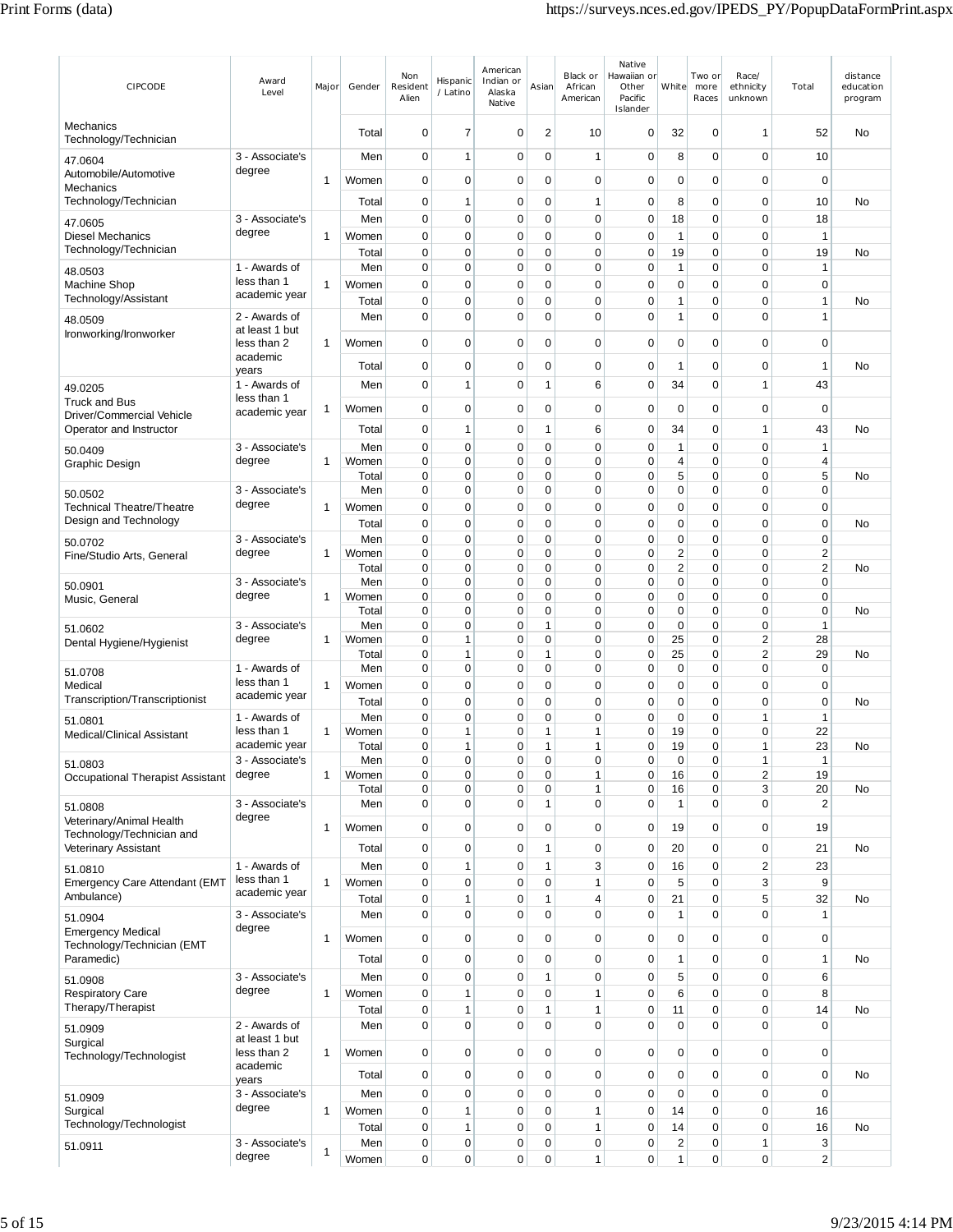| <b>CIPCODE</b>                                               | Award<br>Level                  | Major        | Gender         | Non<br>Resident<br>Alien | Hispanic<br>/ Latino          | American<br>Indian or<br>Alaska<br>Native | Asian                      | Black or<br>African<br>American | Native<br>Hawaiian or<br>Other<br>Pacific<br>Islander | White                       | Two or<br>more<br>Races          | Race/<br>ethnicity<br>unknown | Total                       | distance<br>education<br>program |
|--------------------------------------------------------------|---------------------------------|--------------|----------------|--------------------------|-------------------------------|-------------------------------------------|----------------------------|---------------------------------|-------------------------------------------------------|-----------------------------|----------------------------------|-------------------------------|-----------------------------|----------------------------------|
| Radiologic Technology/Science -<br>Radiographer              |                                 |              | Total          | 0                        | $\mathbf 0$                   | 0                                         | 0                          | $\mathbf{1}$                    | 0                                                     | 3                           | $\mathbf 0$                      | 1                             | 5                           | No                               |
| 51.3103                                                      | 2 - Awards of<br>at least 1 but |              | Men            | $\mathbf 0$              | $\mathbf 0$                   | 0                                         | $\Omega$                   | $\mathbf 0$                     | $\mathbf 0$                                           | $\mathbf 0$                 | $\mathbf 0$                      | $\mathbf 0$                   | $\mathbf 0$                 |                                  |
| Dietetic Technician                                          | less than 2                     | 1            | Women          | $\mathbf 0$              | $\mathbf 0$                   | 0                                         | 0                          | 0                               | 0                                                     | 0                           | $\mathbf 0$                      | 0                             | $\mathbf 0$                 |                                  |
|                                                              | academic<br>years               |              | Total          | 0                        | $\mathbf 0$                   | 0                                         | $\mathbf 0$                | 0                               | 0                                                     | 0                           | $\mathbf 0$                      | $\mathbf 0$                   | $\mathbf 0$                 | No                               |
| 51.3103                                                      | 3 - Associate's<br>degree       | 1            | Men<br>Women   | 0<br>0                   | $\mathbf 0$<br>$\mathbf 0$    | 0<br>0                                    | $\mathbf 0$<br>$\mathbf 0$ | 0<br>0                          | 0<br>0                                                | 0<br>0                      | $\mathbf 0$<br>$\mathbf 0$       | 0<br>0                        | $\mathbf 0$<br>$\mathbf 0$  |                                  |
| Dietetic Technician                                          |                                 |              | Total          | 0                        | 0                             | 0                                         | 0                          | 0                               | 0                                                     | 0                           | $\mathbf 0$                      | 0                             | $\mathbf 0$                 | No                               |
| 51.3501<br>Massage Therapy/Therapeutic                       | 2 - Awards of<br>at least 1 but |              | Men            | $\mathbf 0$              | $\mathbf{1}$                  | 0                                         | $\mathbf 0$                | $\mathbf 0$                     | $\mathbf 0$                                           | 0                           | $\mathbf 0$                      | 1                             | $\overline{2}$              |                                  |
| Massage                                                      | less than 2<br>academic         | -1           | Women          | $\mathbf 0$              | $\mathbf 0$                   | 0                                         | $\mathbf 0$                | 1                               | 0                                                     | 15                          | $\mathbf 0$                      | 0                             | 16                          |                                  |
|                                                              | years                           |              | Total          | $\mathbf 0$              | 1                             | $\mathbf 0$                               | $\mathbf 0$                | 1                               | 0                                                     | 15                          | $\mathbf 0$                      | 1                             | 18                          | No                               |
| 51.3801<br>Registered Nursing/Registered                     | 3 - Associate's<br>degree       | 1            | Men<br>Women   | $\mathbf 0$<br>0         | $\mathbf 0$<br>$\overline{2}$ | 0<br>0                                    | 3<br>4                     | 1<br>3                          | 0<br>0                                                | 14<br>53                    | $\mathbf 0$<br>0                 | 0<br>1                        | 18<br>63                    |                                  |
| Nurse                                                        |                                 |              | Total          | 0                        | $\overline{2}$                | 0                                         | 7                          | 4                               | 0                                                     | 67                          | $\mathbf 0$                      | 1                             | 81                          | No                               |
| 51.3901                                                      | 2 - Awards of<br>at least 1 but |              | Men            | $\mathbf 0$              | $\overline{0}$                | $\Omega$                                  | $\mathbf 0$                | $\overline{2}$                  | $\mathbf 0$                                           | $\overline{2}$              | $\mathbf 0$                      | $\Omega$                      | 4                           |                                  |
| Licensed Practical/Vocational<br><b>Nurse Training</b>       | less than 2                     | 1            | Women          | 2                        | $\mathbf 0$                   | 0                                         | 1                          | 3                               | 0                                                     | 11                          | $\mathbf 0$                      | 0                             | 17                          |                                  |
|                                                              | academic<br>years               |              | Total          | 2                        | $\mathbf 0$                   | $\mathbf 0$                               | 1                          | 5                               | 0                                                     | 13                          | $\mathbf 0$                      | $\mathbf 0$                   | 21                          | No                               |
| 51.3902                                                      | 1 - Awards of<br>less than 1    |              | Men            | 1                        | $\mathbf 0$                   | $\mathbf 0$                               | $\overline{4}$             | $\overline{2}$                  | 0                                                     | 24                          | $\mathbf 0$                      | $\mathbf{1}$                  | 32                          |                                  |
| Nursing Assistant/Aide and<br>Patient Care Assistant/Aide    | academic year                   | 1            | Women<br>Total | 3<br>4                   | 10<br>10                      | 0<br>0                                    | 17<br>21                   | 16<br>18                        | $\mathbf 0$<br>0                                      | 125<br>149                  | $\overline{2}$<br>$\overline{2}$ | 9<br>10                       | 182<br>214                  | No                               |
| 52.0101                                                      | 3 - Associate's                 |              | Men            | $\mathbf 0$              | $\mathbf 0$                   | $\mathbf 0$                               | $\mathbf 0$                | $\mathbf 0$                     | 0                                                     | $\mathbf{1}$                | $\mathbf 0$                      | $\mathbf 0$                   | $\mathbf{1}$                |                                  |
| Business/Commerce, General                                   | degree                          | 1            | Women<br>Total | 0<br>0                   | $\mathbf 0$<br>$\mathbf 0$    | $\mathbf 0$<br>0                          | $\mathbf 0$<br>$\mathbf 0$ | 0<br>0                          | 0<br>0                                                | $\mathbf 0$<br>$\mathbf{1}$ | $\pmb{0}$<br>$\mathbf 0$         | $\mathbf 0$<br>0              | $\mathbf 0$<br>$\mathbf{1}$ | No                               |
| 52.0201                                                      | 3 - Associate's                 |              | Men            | 0                        | 1                             | 0                                         | 0                          | 0                               | $\mathbf 0$                                           | 6                           | $\mathbf 0$                      | $\mathbf 0$                   | $\overline{7}$              |                                  |
| Business Administration and<br>Management, General           | degree                          | 1            | Women<br>Total | $\mathbf 0$<br>0         | $\mathbf 0$<br>1              | 0<br>0                                    | 1<br>1                     | 0<br>0                          | 0<br>0                                                | 10<br>16                    | 0<br>$\mathbf 0$                 | $\mathbf 0$<br>$\mathbf 0$    | 11<br>18                    | No                               |
| 52.0301                                                      | 2 - Awards of                   |              | Men            | $\mathbf 0$              | $\mathbf 0$                   | 0                                         | $\mathbf 0$                | $\mathbf 0$                     | 0                                                     | $\mathbf 0$                 | $\mathbf 0$                      | 0                             | $\mathbf 0$                 |                                  |
| Accounting                                                   | at least 1 but<br>less than 2   | 1            | Women          | $\mathbf 0$              | $\mathbf 0$                   | 0                                         | 0                          | 1                               | 0                                                     | 1                           | $\mathbf 0$                      | 0                             | $\overline{c}$              |                                  |
|                                                              | academic                        |              | Total          | $\mathbf 0$              | $\mathbf 0$                   | $\mathbf 0$                               | $\mathbf 0$                | 1                               | $\mathbf 0$                                           | 1                           | $\mathbf 0$                      | $\mathbf 0$                   | $\overline{2}$              | No                               |
| 52.0301                                                      | years<br>3 - Associate's        |              | Men            | $\mathbf 0$              | $\mathbf 0$                   | 0                                         | 0                          | 1                               | $\mathbf 0$                                           | 1                           | $\mathbf 0$                      | 0                             | $\overline{2}$              |                                  |
| Accounting                                                   | degree                          | 1            | Women<br>Total | $\mathbf 0$<br>0         | $\mathbf 0$<br>0              | 0<br>0                                    | 0<br>$\mathbf 0$           | 1<br>2                          | 0<br>0                                                | 10<br>11                    | $\mathbf 0$<br>$\mathbf 0$       | $\mathbf 0$<br>$\Omega$       | 11<br>13                    | No                               |
| 52.0401                                                      | 1 - Awards of                   |              | Men            | 0                        | $\mathbf 0$                   | 0                                         | 0                          | 0                               | 0                                                     | $\mathbf{1}$                | $\mathbf 0$                      | 0                             | $\mathbf{1}$                |                                  |
| Administrative Assistant and<br>Secretarial Science, General | less than 1<br>academic year    | 1            | Women          | 1<br>1                   | $\mathbf 0$<br>$\mathbf 0$    | 0                                         | $\mathbf 0$                | 2<br>$\overline{2}$             | $\mathbf 0$                                           | 6<br>7                      | $\mathbf 0$<br>$\mathbf 0$       | 0                             | 9                           |                                  |
| 52.0401                                                      | 2 - Awards of                   |              | Total<br>Men   | 0                        | 0                             | 0<br>0                                    | 0<br>0                     | 0                               | 0<br>0                                                | 1                           | 0                                | 0<br>0                        | 10<br>1                     | No                               |
| Administrative Assistant and<br>Secretarial Science, General | at least 1 but<br>less than 2   | 1            | Women          | 1                        | $\mathbf 0$                   | $\mathbf 0$                               | $\mathbf 0$                | 0                               | 0                                                     | $\overline{4}$              | $\pmb{0}$                        | $\mathbf{1}$                  | 6                           |                                  |
|                                                              | academic<br>years               |              | Total          | $\mathbf{1}$             | $\mathbf 0$                   | 0                                         | 0                          | 0                               | 0                                                     | 5                           | 0                                | 1                             | $\overline{7}$              | No                               |
| 52.0402                                                      | 1 - Awards of                   |              | Men            | $\mathbf 0$              | $\mathbf 0$                   | $\mathbf 0$                               | 0                          | $\mathbf 0$                     | 0                                                     | $\mathbf{1}$                | $\mathbf 0$                      | 0                             | $\mathbf{1}$                |                                  |
| Executive Assistant/Executive<br>Secretary                   | less than 1<br>academic year    | $\mathbf{1}$ | Women<br>Total | 0<br>$\mathbf 0$         | $\mathbf 0$<br>$\mathbf 0$    | 0<br>0                                    | $\mathbf 0$<br>0           | $\mathbf 0$<br>$\mathbf 0$      | 0<br>0                                                | 4<br>5                      | 0<br>0                           | $\mathbf{1}$<br>$\mathbf{1}$  | 5<br>6                      | No                               |
| 52.0402                                                      | 3 - Associate's                 |              | Men            | 0                        | $\mathbf 0$                   | 0                                         | $\mathbf 0$                | 0                               | $\mathbf 0$                                           | 0                           | $\pmb{0}$                        | $\mathbf 0$                   | $\mathbf 0$                 |                                  |
| <b>Executive Assistant/Executive</b>                         | degree                          | $\mathbf{1}$ | Women          | $\mathbf{1}$             | $\mathbf 0$                   | 0                                         | 0                          | $\mathbf{1}$                    | 0                                                     | 8                           | 0                                | $\overline{2}$                | 12                          |                                  |
| Secretary<br>52.0407                                         | 1 - Awards of                   |              | Total<br>Men   | 1<br>$\mathbf 0$         | $\mathbf 0$<br>$\mathbf 0$    | 0<br>0                                    | $\mathbf 0$<br>$\mathbf 0$ | $\mathbf{1}$<br>0               | 0<br>0                                                | 8<br>0                      | $\mathbf 0$<br>$\mathbf 0$       | $\overline{2}$<br>0           | 12<br>$\mathbf 0$           | No                               |
| Business/Office                                              | less than 1                     | 1            | Women          | $\mathbf 0$              | 1                             | 0                                         | 1                          | 0                               | 0                                                     | $\overline{4}$              | 0                                | 2                             | 8                           |                                  |
| Automation/Technology/Data<br>Entry                          | academic year                   |              | Total          | $\mathbf 0$              | 1                             | 0                                         | 1                          | 0                               | 0                                                     | 4                           | $\pmb{0}$                        | $\overline{2}$                | 8                           | No                               |
| 52.0701                                                      | 1 - Awards of                   |              | Men            | $\mathbf 0$              | $\mathbf 0$                   | 0                                         | 0                          | $\mathbf 0$                     | $\mathbf 0$                                           | $\overline{2}$              | $\pmb{0}$                        | 0                             | $\overline{2}$              |                                  |
| Entrepreneurship/Entrepreneurial<br><b>Studies</b>           | less than 1<br>academic year    | 1            | Women          | 0                        | 0                             | 0                                         | $\mathbf 0$                | 0                               | 0                                                     | 2                           | $\mathbf 0$                      | $\mathbf 0$                   | $\sqrt{2}$                  |                                  |
| 52.0701                                                      | 2 - Awards of                   |              | Total<br>Men   | 0<br>$\mathbf 0$         | $\mathbf 0$<br>$\overline{0}$ | 0<br>0                                    | 0<br>$\mathbf 0$           | 0<br>$\mathbf 0$                | 0<br>$\mathbf 0$                                      | 4<br>0                      | 0<br>$\mathbf 0$                 | 0<br>0                        | 4<br>$\mathbf 0$            | No                               |
| Entrepreneurship/Entrepreneurial                             | at least 1 but<br>less than 2   | 1            | Women          | 0                        | $\mathbf 0$                   | 0                                         | 0                          | 0                               | 0                                                     | 1                           | $\mathbf 0$                      | 0                             | $\mathbf{1}$                |                                  |
| <b>Studies</b>                                               | academic                        |              | Total          | $\mathbf 0$              | $\mathbf 0$                   | 0                                         | $\mathbf 0$                | 0                               | 0                                                     | 1                           | $\pmb{0}$                        | 0                             | $\mathbf{1}$                | No                               |
| 52.0904                                                      | years<br>2 - Awards of          |              | Men            | $\mathbf 0$              | $\mathbf 0$                   | $\mathbf 0$                               | $\Omega$                   | $\pmb{0}$                       | $\mathbf 0$                                           | $\mathbf{1}$                | $\mathbf 0$                      | $\mathbf 0$                   | $\mathbf{1}$                |                                  |
| Hotel/Motel                                                  | at least 1 but<br>less than 2   | 1            | Women          | $\mathbf 0$              | $\mathbf 0$                   | 0                                         | $\mathbf 0$                | 0                               | 0                                                     | 1                           | $\mathbf 0$                      | 0                             | $\overline{1}$              |                                  |
| Administration/Management                                    | academic                        |              | Total          | 0                        | $\mathbf 0$                   | 0                                         | 0                          | 0                               | 0                                                     | 2                           | $\pmb{0}$                        | 0                             | $\sqrt{2}$                  | No                               |
|                                                              | years                           |              |                |                          |                               |                                           |                            |                                 |                                                       |                             |                                  |                               |                             |                                  |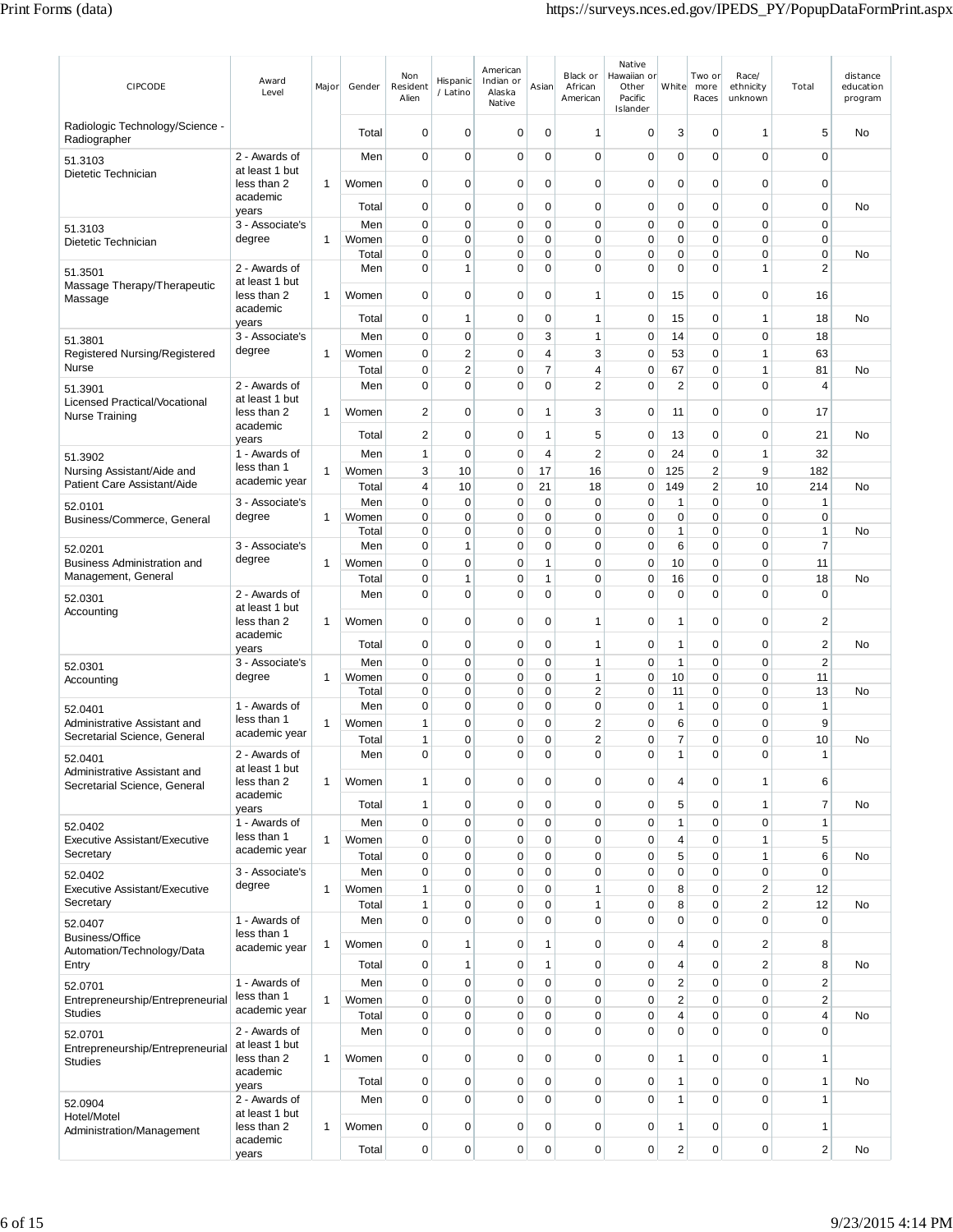| <b>CIPCODE</b>                            | Award<br>Level                  | Major        | Gender | Non<br>Resident<br>Alien | Hispanic<br>/ Latino | American<br>Indian or<br>Alaska<br>Native | Asian    | Black or<br>African<br>American | <b>Native</b><br>Hawaiian or<br>Other<br>Pacific<br>Islander | White          | Two or<br>more<br>Races | Race/<br>ethnicity<br>unknown | Total          | distance<br>education<br>program |
|-------------------------------------------|---------------------------------|--------------|--------|--------------------------|----------------------|-------------------------------------------|----------|---------------------------------|--------------------------------------------------------------|----------------|-------------------------|-------------------------------|----------------|----------------------------------|
| 52.0904                                   | 3 - Associate's                 |              | Men    | $\mathbf 0$              | $\mathbf 0$          | 0                                         | 0        | $\mathbf 0$                     | 0                                                            | $\mathbf 0$    | $\mathbf 0$             | 0                             | $\mathbf 0$    |                                  |
| Hotel/Motel                               | degree                          | 1            | Women  | $\mathbf 0$              | $\mathbf 0$          | 0                                         | 0        | $\mathbf 0$                     | 0                                                            | 4              | $\mathbf 0$             | $\mathbf 0$                   | 4              |                                  |
| Administration/Management                 |                                 |              | Total  | $\Omega$                 | $\mathbf 0$          | 0                                         | 0        | $\mathbf 0$                     | 0                                                            | 4              | $\Omega$                | 0                             | $\overline{4}$ | <b>No</b>                        |
| 52.0905<br>Restaurant/Food Services       | 2 - Awards of<br>at least 1 but |              | Men    | $\Omega$                 | $\Omega$             | $\Omega$                                  | 0        | $\mathbf 0$                     | $\Omega$                                                     | $\overline{2}$ | $\Omega$                |                               | 3              |                                  |
| Management                                | less than 2<br>academic         | $\mathbf{1}$ | Women  | $\Omega$                 | $\Omega$             | $\Omega$                                  | 0        | 0                               | 0                                                            | $\overline{2}$ | $\Omega$                | 1                             | 3              |                                  |
|                                           | years                           |              | Total  | $\Omega$                 | $\Omega$             | 0                                         | 0        | $\mathbf 0$                     | 0                                                            | 4              | $\Omega$                | $\overline{2}$                | 6              | <b>No</b>                        |
| 52.0905                                   | 3 - Associate's                 |              | Men    | $\Omega$                 | $\Omega$             | 0                                         | 0        | 0                               | $\Omega$                                                     | 2              | $\Omega$                | 0                             | $\overline{2}$ |                                  |
| Restaurant/Food Services                  | degree                          | 1            | Women  | $\Omega$                 | $\Omega$             | 0                                         | 0        | 3                               | $\Omega$                                                     | 2              | $\Omega$                | $\overline{2}$                | 7              |                                  |
| Management                                |                                 |              | Total  | 0                        | $\Omega$             | 0                                         | 0        | 3                               | 0                                                            | 4              | $\Omega$                | $\overline{2}$                | 9              | <b>No</b>                        |
| 52.0906                                   | 3 - Associate's                 |              | Men    | $\mathbf 0$              | $\mathbf 0$          | 0                                         | 0        | 0                               | 0                                                            | $\mathbf 0$    | $\Omega$                | $\mathbf 0$                   | $\mathbf 0$    |                                  |
| Resort Management                         | degree                          | 1            | Women  | $\mathbf 0$              | $\Omega$             | 0                                         | 0        | $\mathbf 0$                     | $\mathbf 0$                                                  | $\mathbf 0$    | $\Omega$                | $\mathbf 0$                   | $\mathbf 0$    |                                  |
|                                           |                                 |              | Total  | $\mathbf 0$              | 0                    | 0                                         | 0        | 0                               | 0                                                            | $\mathbf 0$    | $\Omega$                | 0                             | $\mathbf 0$    | <b>No</b>                        |
| 52.1101                                   | 2 - Awards of<br>at least 1 but |              | Men    | $\Omega$                 | $\Omega$             | $\Omega$                                  | $\Omega$ | $\mathbf 0$                     | $\Omega$                                                     | $\Omega$       | $\Omega$                | $\Omega$                      | $\Omega$       |                                  |
| International Business/Trade<br>/Commerce | less than 2                     | $\mathbf{1}$ | Women  | $\Omega$                 | $\Omega$             | 0                                         | 0        | 0                               | 0                                                            | $\Omega$       | $\Omega$                | $\Omega$                      | 0              |                                  |
|                                           | academic<br>years               |              | Total  | $\Omega$                 | $\Omega$             | 0                                         | 0        | 0                               | 0                                                            | $\mathbf 0$    | $\Omega$                | 0                             | $\mathbf 0$    | <b>No</b>                        |
| 52.1804                                   | 3 - Associate's                 |              | Men    | $\Omega$                 | $\mathbf 0$          | 0                                         | 0        | $\mathbf 0$                     | 0                                                            | 0              | $\mathbf 0$             | 0                             | $\mathbf 0$    |                                  |
| Selling Skills and Sales                  | degree                          | 1            | Women  | $\Omega$                 | 1                    | 0                                         | 0        | 0                               | 0                                                            | 1              | $\Omega$                | $\mathbf 0$                   | $\overline{2}$ |                                  |
| Operations                                |                                 |              | Total  | $\mathbf 0$              | 1                    | 0                                         | 0        | $\mathbf 0$                     | 0                                                            | 1              | $\Omega$                | $\mathbf 0$                   | $\overline{2}$ | <b>No</b>                        |
| 52.2001                                   | 3 - Associate's                 |              | Men    | $\Omega$                 | 1                    | 0                                         | 0        | 1                               | 0                                                            | $\overline{7}$ | $\mathbf 0$             | 0                             | 9              |                                  |
| <b>Construction Management</b>            | degree                          | 1            | Women  | $\Omega$                 | $\Omega$             | 0                                         | 0        | $\overline{0}$                  | 0                                                            | 0              | $\Omega$                | $\mathbf 0$                   | $\mathbf 0$    |                                  |
|                                           |                                 |              | Total  | $\Omega$                 | 1                    | $\Omega$                                  | $\Omega$ | 1                               | $\Omega$                                                     | $\overline{7}$ | $\Omega$                | $\Omega$                      | 9              | <b>No</b>                        |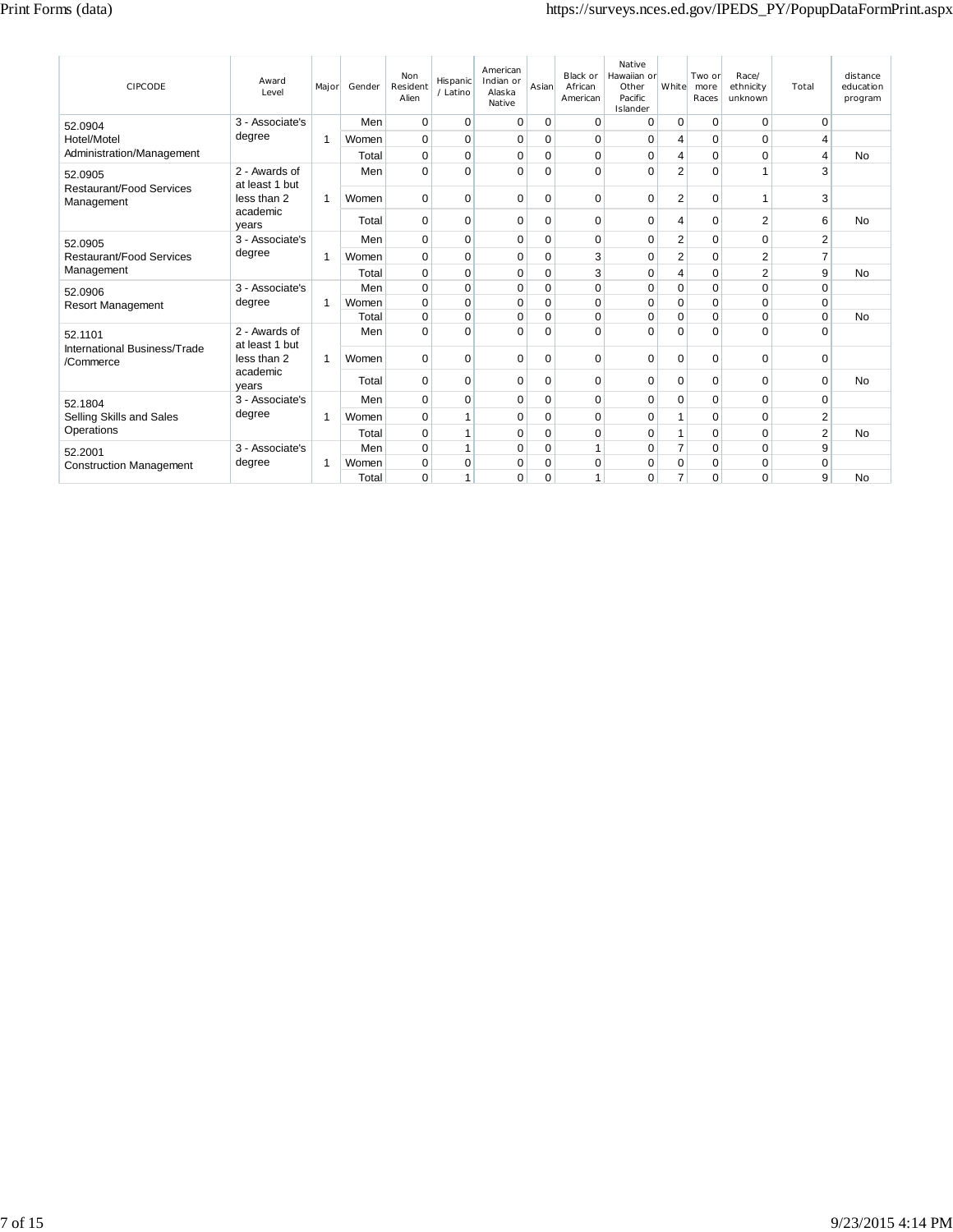## **Completions: total by first major**

| 99.0000 Summary<br><b>Grand Totals</b>                    | Award<br>Level | Nonresi-<br>dent alien | Hispanic<br>Latino | American<br>Indian or<br>Alaska<br>Native | Asian          | <b>Black or</b><br>African<br>American | Native<br>Hawaiian<br>or Other<br>Pacific<br>Islander | White | Two or<br>more<br>Races | Race/<br>ethnicity<br>unknown | Total | PY Total |
|-----------------------------------------------------------|----------------|------------------------|--------------------|-------------------------------------------|----------------|----------------------------------------|-------------------------------------------------------|-------|-------------------------|-------------------------------|-------|----------|
| Awards of less than 1<br>academic year                    | 1              |                        |                    |                                           |                |                                        |                                                       |       |                         |                               |       |          |
| Men                                                       |                | 1                      | 18                 | $\mathbf 0$                               | 13             | 27                                     | 0                                                     | 188   | $\mathbf 0$             | 10                            | 257   | 232      |
| Women                                                     |                | 5                      | 14                 | $\mathbf 0$                               | 20             | 21                                     | $\mathbf 0$                                           | 181   | $\overline{2}$          | 18                            | 261   | 266      |
| <b>Total</b>                                              |                | 6                      | 32                 | $\mathbf 0$                               | 33             | 48                                     | $\mathbf 0$                                           | 369   | $\overline{2}$          | 28                            | 518   | 498      |
| Awards of at least 1<br>but less than 2<br>academic years | $\mathbf{2}$   |                        |                    |                                           |                |                                        |                                                       |       |                         |                               |       |          |
| Men                                                       |                | $\Omega$               | $\overline{2}$     | $\Omega$                                  | $\Omega$       | $\overline{2}$                         | $\mathbf 0$                                           | 14    | $\Omega$                | $\overline{2}$                | 20    | 19       |
| Women                                                     |                | 3                      | $\mathbf 0$        | $\Omega$                                  | $\overline{2}$ | 5                                      | $\mathbf 0$                                           | 37    | $\Omega$                | $\overline{2}$                | 49    | 59       |
| <b>Total</b>                                              |                | 3                      | $\overline{2}$     | $\mathbf 0$                               | $\overline{2}$ | $\overline{7}$                         | $\mathbf 0$                                           | 51    | $\Omega$                | 4                             | 69    | 78       |
| Associate's degree                                        | 3              |                        |                    |                                           |                |                                        |                                                       |       |                         |                               |       |          |
| Men                                                       |                | 3                      | 9                  | $\mathbf 0$                               | 17             | 15                                     | $\mathbf 0$                                           | 236   | $\mathbf 0$             | 24                            | 304   | 306      |
| Women                                                     |                | 1                      | 19                 | 0                                         | 18             | 41                                     | 0                                                     | 375   | $\mathbf{1}$            | 30                            | 485   | 467      |
| <b>Total</b>                                              |                | $\overline{4}$         | 28                 | $\mathbf 0$                               | 35             | 56                                     | $\mathbf 0$                                           | 611   | $\mathbf{1}$            | 54                            | 789   | 773      |
|                                                           |                |                        |                    |                                           |                |                                        |                                                       |       |                         |                               |       |          |
| <b>Grand Total Men</b>                                    |                | 4                      | 29                 | $\pmb{0}$                                 | 30             | 44                                     | 0                                                     | 438   | 0                       | 36                            | 581   | 557      |
| <b>Grand Total Women</b>                                  |                | 9                      | 33                 | $\mathbf 0$                               | 40             | 67                                     | $\mathbf 0$                                           | 593   | 3                       | 50                            | 795   | 792      |
| <b>Grand Total</b>                                        |                | 13                     | 62                 | $\mathbf 0$                               | 70             | 111                                    | $\mathbf 0$                                           | 1031  | 3                       | 86                            | 1376  | 1349     |
|                                                           |                |                        |                    |                                           |                |                                        |                                                       |       |                         |                               |       |          |
| PY Grand Total Men                                        |                | $\overline{2}$         | 23                 | $\overline{1}$                            | 17             | 44                                     | $\overline{2}$                                        | 428   | $\overline{2}$          | 38                            |       | 557      |
| PY Grand Total Women                                      |                | 11                     | 35                 | $\overline{7}$                            | 30             | 79                                     | 1                                                     | 573   | $\mathbf 0$             | 56                            |       | 792      |
| <b>PY Grand Total</b>                                     |                | 13                     | 58                 | 8                                         | 47             | 123                                    | 3                                                     | 1001  | $\overline{2}$          | 94                            |       | 1349     |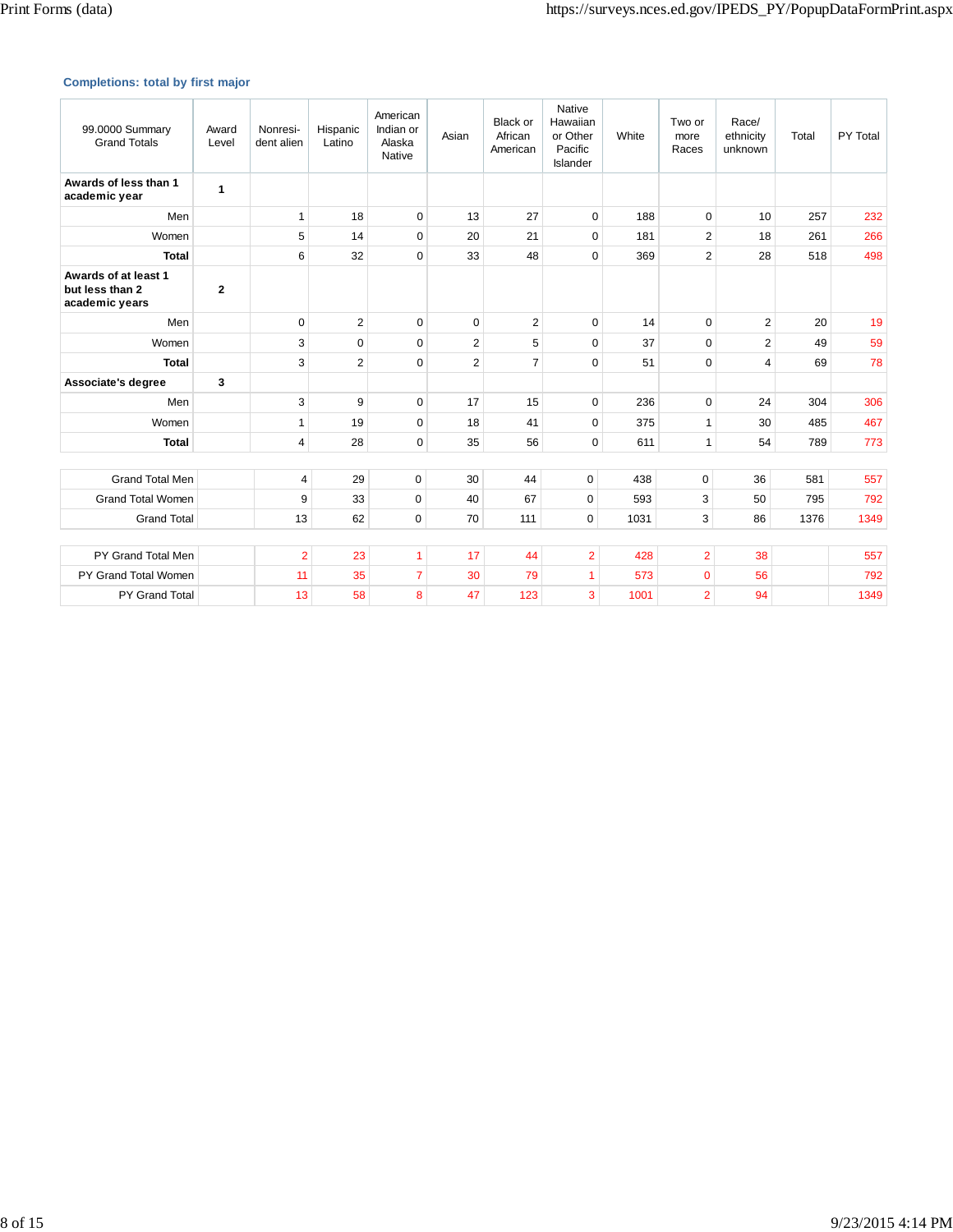| Institution: Parkland College (147916)                                                                                                                                                                                                                                                                                                                                                                                       |                    |                       |                    |                 | User ID: P1479161 |
|------------------------------------------------------------------------------------------------------------------------------------------------------------------------------------------------------------------------------------------------------------------------------------------------------------------------------------------------------------------------------------------------------------------------------|--------------------|-----------------------|--------------------|-----------------|-------------------|
|                                                                                                                                                                                                                                                                                                                                                                                                                              |                    | All Completers        |                    |                 |                   |
| Institutions must report the following information. (Some data will be pre-populated from the completions by CIP code<br>data.)                                                                                                                                                                                                                                                                                              |                    |                       |                    |                 |                   |
|                                                                                                                                                                                                                                                                                                                                                                                                                              |                    | <b>All Completers</b> |                    |                 |                   |
| Number of students by gender and race and ethnicity earning an award between July 1, 2013 and June 30, 2014.<br>Count each student only once, regardless of how many awards he/she earned. The intent of this screen is to collect<br>an unduplicated count of total numbers of completers.<br>• Report Hispanic/Latino individuals of any race as Hispanic/Latino<br>• Report race for non-Hispanic/Latino individuals only |                    |                       |                    |                 |                   |
|                                                                                                                                                                                                                                                                                                                                                                                                                              | Men                |                       | Women              |                 | Total             |
|                                                                                                                                                                                                                                                                                                                                                                                                                              | Number of Students | Total<br>Awards       | Number of Students | Total<br>Awards | <b>Students</b>   |
| Nonresident alien                                                                                                                                                                                                                                                                                                                                                                                                            | 4                  | 4                     | 6                  | 9               | 10                |
| Hispanic/Latino                                                                                                                                                                                                                                                                                                                                                                                                              | 26                 | 29                    | 33                 | 33              | 59                |
| American Indian or Alaska<br>Native                                                                                                                                                                                                                                                                                                                                                                                          | $\Omega$           | $\Omega$              | $\Omega$           | $\Omega$        | $\mathbf 0$       |
| Asian                                                                                                                                                                                                                                                                                                                                                                                                                        | 29                 | 30                    | 40                 | 40              | 69                |
| <b>Black or African American</b>                                                                                                                                                                                                                                                                                                                                                                                             | 44                 | 44                    | 65                 | 67              | 109               |
| Native Hawaiian or Other<br>Pacific Islander                                                                                                                                                                                                                                                                                                                                                                                 | $\Omega$           | $\Omega$              | $\Omega$           | $\Omega$        | 0                 |
| White                                                                                                                                                                                                                                                                                                                                                                                                                        | 403                | 438                   | 565                | 593             | 968               |
| Two or more races                                                                                                                                                                                                                                                                                                                                                                                                            | $\Omega$           | 0                     | 3                  | 3               | 3                 |
| Race and ethnicity unknown                                                                                                                                                                                                                                                                                                                                                                                                   | 34                 | 36                    | 42                 | 50              | 76                |
| <b>TOTAL</b>                                                                                                                                                                                                                                                                                                                                                                                                                 | 540                | 581                   | 754                | 795             | 1,294             |
| PY TOTAL                                                                                                                                                                                                                                                                                                                                                                                                                     | 523                |                       | 755                |                 | 1.278             |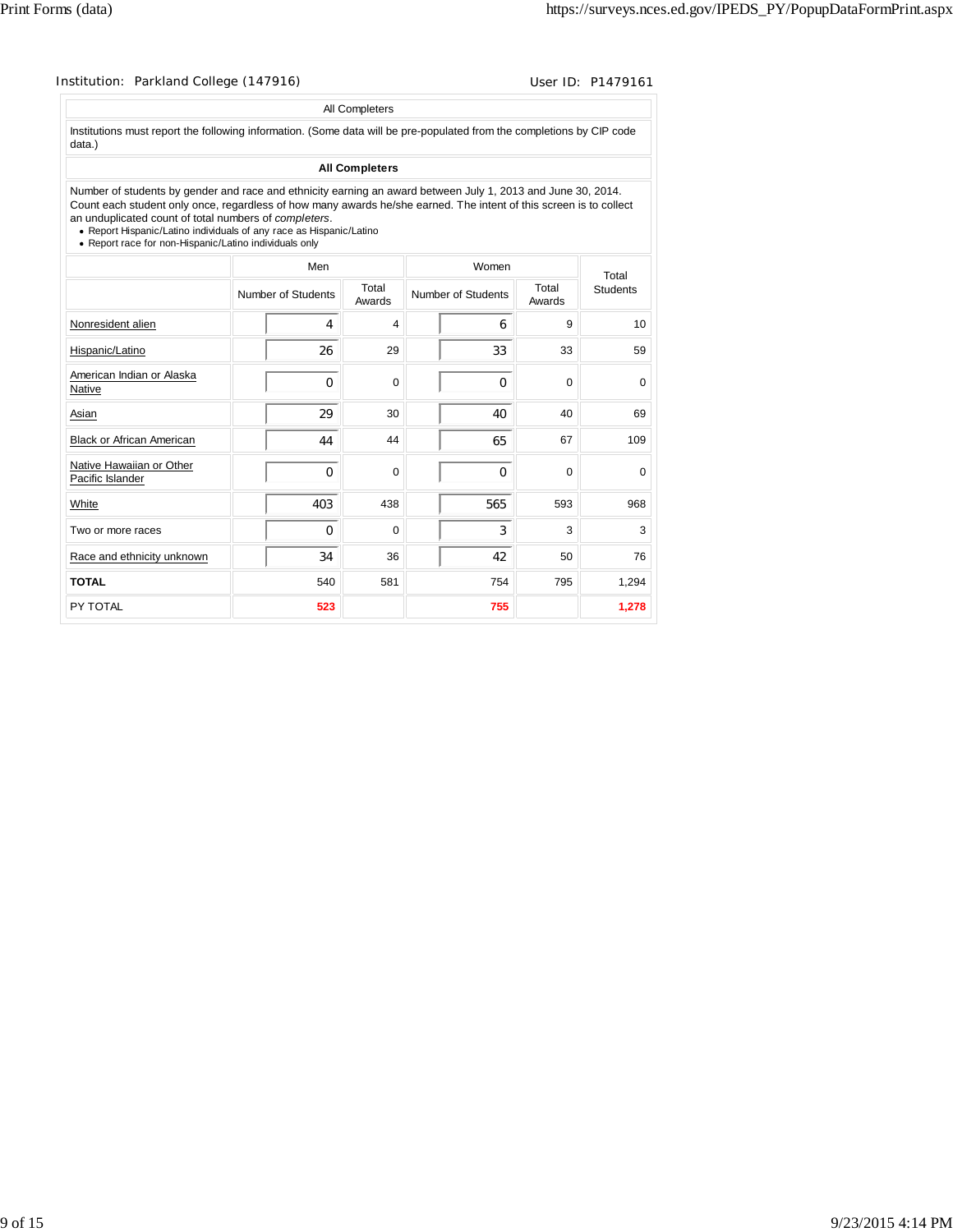| Institution: Parkland College (147916)                                                                                                                                                                                                                                                                                                                                                                                                                                                                                                  |                               | User ID: P1479161   |
|-----------------------------------------------------------------------------------------------------------------------------------------------------------------------------------------------------------------------------------------------------------------------------------------------------------------------------------------------------------------------------------------------------------------------------------------------------------------------------------------------------------------------------------------|-------------------------------|---------------------|
|                                                                                                                                                                                                                                                                                                                                                                                                                                                                                                                                         | Completers by Level           |                     |
| Institutions must report the following information. This screen will be shown for each of the following award categories<br>for which completions have been reported:                                                                                                                                                                                                                                                                                                                                                                   |                               |                     |
| • Less than 1-year certificates<br>• At least 1 but less than 4-year certificates<br>• Associate's degrees                                                                                                                                                                                                                                                                                                                                                                                                                              |                               |                     |
| · Bachelor's degrees<br>· Master's degrees                                                                                                                                                                                                                                                                                                                                                                                                                                                                                              |                               |                     |
| · Doctor's degrees                                                                                                                                                                                                                                                                                                                                                                                                                                                                                                                      |                               |                     |
| · Postbaccalaureate and post-master's certificates                                                                                                                                                                                                                                                                                                                                                                                                                                                                                      |                               |                     |
|                                                                                                                                                                                                                                                                                                                                                                                                                                                                                                                                         | Less than 1-year certificates |                     |
| Number of students by gender, by race and ethnicity, and by age earning this award between July 1, 2013 and June<br>30, 2014. Each student should be counted once per award level. For example, if a student earned a master's degree<br>and a doctor's degree, he/she should be counted once in master's and once in doctor's. A student earning two<br>master's degrees should be counted only once.<br>• Report Hispanic/Latino individuals of any race as Hispanic/Latino<br>• Report race for non-Hispanic/Latino individuals only |                               |                     |
|                                                                                                                                                                                                                                                                                                                                                                                                                                                                                                                                         | <b>Number of Students</b>     | <b>Total Awards</b> |
|                                                                                                                                                                                                                                                                                                                                                                                                                                                                                                                                         |                               |                     |
| <b>By Gender</b><br>Men                                                                                                                                                                                                                                                                                                                                                                                                                                                                                                                 | 256                           | 257                 |
| Women                                                                                                                                                                                                                                                                                                                                                                                                                                                                                                                                   | 257                           | 261                 |
| <b>TOTAL</b>                                                                                                                                                                                                                                                                                                                                                                                                                                                                                                                            | 513                           | 518                 |
| PY TOTAL                                                                                                                                                                                                                                                                                                                                                                                                                                                                                                                                | 487                           |                     |
|                                                                                                                                                                                                                                                                                                                                                                                                                                                                                                                                         |                               |                     |
| <b>By Race/Ethnicity</b>                                                                                                                                                                                                                                                                                                                                                                                                                                                                                                                |                               |                     |
| Nonresident alien                                                                                                                                                                                                                                                                                                                                                                                                                                                                                                                       | 6                             | 6                   |
| Hispanic/Latino                                                                                                                                                                                                                                                                                                                                                                                                                                                                                                                         | 32                            | 32                  |
| American Indian or Alaska Native                                                                                                                                                                                                                                                                                                                                                                                                                                                                                                        | 0                             | 0                   |
| Asian                                                                                                                                                                                                                                                                                                                                                                                                                                                                                                                                   | 33                            | 33                  |
| Black or African American                                                                                                                                                                                                                                                                                                                                                                                                                                                                                                               | 48                            | 48                  |
| Native Hawaiian or Other Pacific Islander                                                                                                                                                                                                                                                                                                                                                                                                                                                                                               | $\pmb{0}$                     | 0                   |
| White                                                                                                                                                                                                                                                                                                                                                                                                                                                                                                                                   | 365                           | 369                 |
| Two or more races                                                                                                                                                                                                                                                                                                                                                                                                                                                                                                                       | 2                             | $\overline{c}$      |
| Race and ethnicity unknown                                                                                                                                                                                                                                                                                                                                                                                                                                                                                                              | 27                            | 28                  |
| <b>TOTAL</b>                                                                                                                                                                                                                                                                                                                                                                                                                                                                                                                            | 513                           | 518                 |
|                                                                                                                                                                                                                                                                                                                                                                                                                                                                                                                                         |                               |                     |
| <b>By Age</b>                                                                                                                                                                                                                                                                                                                                                                                                                                                                                                                           |                               |                     |
| Under 18                                                                                                                                                                                                                                                                                                                                                                                                                                                                                                                                | 3                             |                     |
| 18-24                                                                                                                                                                                                                                                                                                                                                                                                                                                                                                                                   | 282                           |                     |
|                                                                                                                                                                                                                                                                                                                                                                                                                                                                                                                                         | 169                           |                     |
| 25-39                                                                                                                                                                                                                                                                                                                                                                                                                                                                                                                                   |                               |                     |
| 40 and Above                                                                                                                                                                                                                                                                                                                                                                                                                                                                                                                            | 59                            |                     |
| Age Unknown                                                                                                                                                                                                                                                                                                                                                                                                                                                                                                                             | 0                             |                     |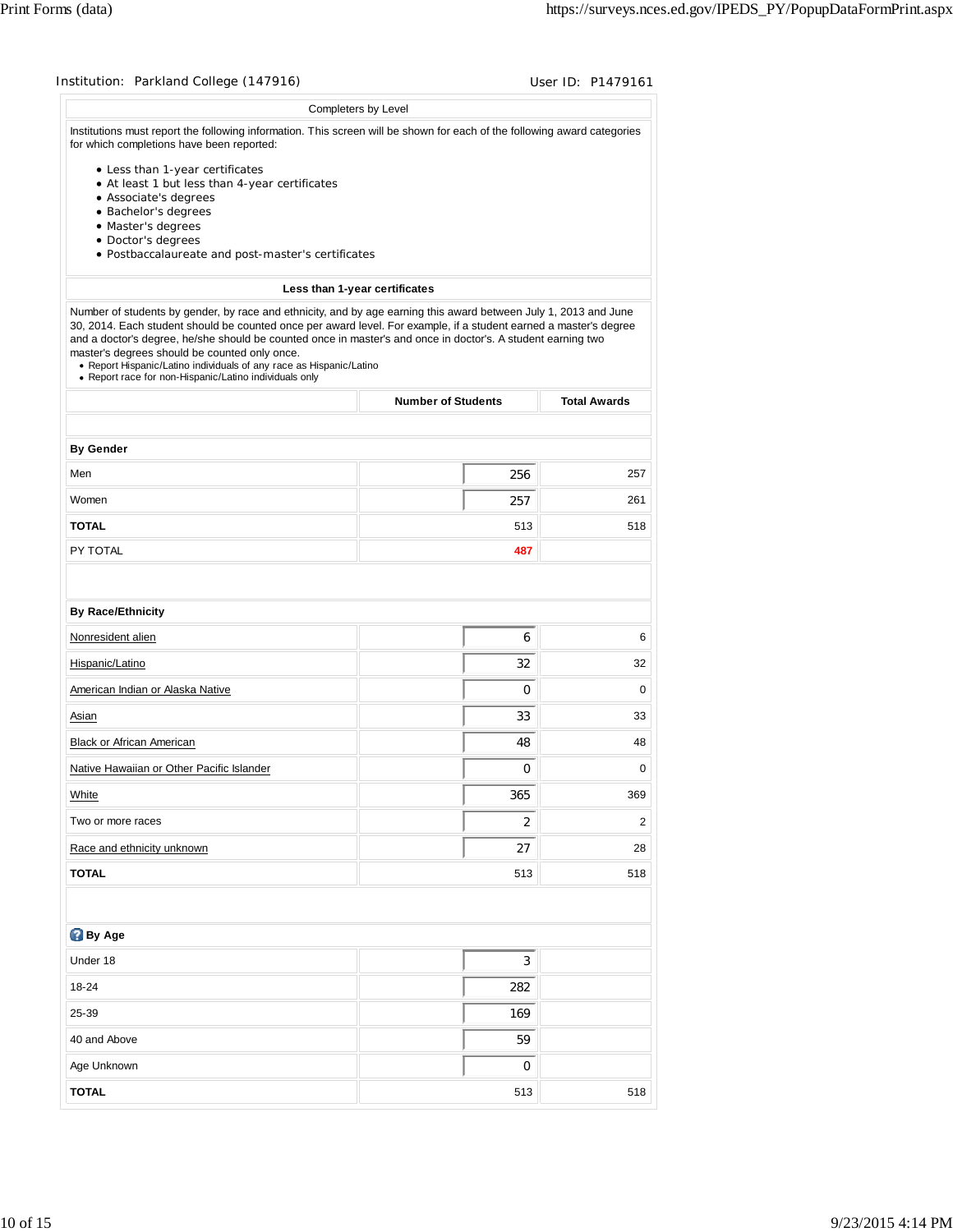| Institution: Parkland College (147916)                                                                                                                                                                                                                                                                                                                                                                                                                                                                                                  |                                              | User ID: P1479161   |
|-----------------------------------------------------------------------------------------------------------------------------------------------------------------------------------------------------------------------------------------------------------------------------------------------------------------------------------------------------------------------------------------------------------------------------------------------------------------------------------------------------------------------------------------|----------------------------------------------|---------------------|
|                                                                                                                                                                                                                                                                                                                                                                                                                                                                                                                                         | Completers by Level                          |                     |
| Institutions must report the following information. This screen will be shown for each of the following award categories<br>for which completions have been reported:                                                                                                                                                                                                                                                                                                                                                                   |                                              |                     |
| • Less than 1-year certificates<br>• At least 1 but less than 4-year certificates<br>• Associate's degrees<br>· Bachelor's degrees                                                                                                                                                                                                                                                                                                                                                                                                      |                                              |                     |
| · Master's degrees<br>· Doctor's degrees                                                                                                                                                                                                                                                                                                                                                                                                                                                                                                |                                              |                     |
| · Postbaccalaureate and post-master's certificates                                                                                                                                                                                                                                                                                                                                                                                                                                                                                      |                                              |                     |
|                                                                                                                                                                                                                                                                                                                                                                                                                                                                                                                                         | At least 1 but less than 4-year certificates |                     |
| Number of students by gender, by race and ethnicity, and by age earning this award between July 1, 2013 and June<br>30, 2014. Each student should be counted once per award level. For example, if a student earned a master's degree<br>and a doctor's degree, he/she should be counted once in master's and once in doctor's. A student earning two<br>master's degrees should be counted only once.<br>• Report Hispanic/Latino individuals of any race as Hispanic/Latino<br>• Report race for non-Hispanic/Latino individuals only |                                              |                     |
|                                                                                                                                                                                                                                                                                                                                                                                                                                                                                                                                         | <b>Number of Students</b>                    | <b>Total Awards</b> |
| <b>By Gender</b>                                                                                                                                                                                                                                                                                                                                                                                                                                                                                                                        |                                              |                     |
| Men                                                                                                                                                                                                                                                                                                                                                                                                                                                                                                                                     | 19                                           | 20                  |
| Women                                                                                                                                                                                                                                                                                                                                                                                                                                                                                                                                   | 48                                           | 49                  |
| <b>TOTAL</b>                                                                                                                                                                                                                                                                                                                                                                                                                                                                                                                            | 67                                           | 69                  |
| PY TOTAL                                                                                                                                                                                                                                                                                                                                                                                                                                                                                                                                | 77                                           |                     |
|                                                                                                                                                                                                                                                                                                                                                                                                                                                                                                                                         |                                              |                     |
| <b>By Race/Ethnicity</b>                                                                                                                                                                                                                                                                                                                                                                                                                                                                                                                |                                              |                     |
| Nonresident alien                                                                                                                                                                                                                                                                                                                                                                                                                                                                                                                       | 3                                            | 3                   |
| Hispanic/Latino                                                                                                                                                                                                                                                                                                                                                                                                                                                                                                                         | 2                                            | 2                   |
| American Indian or Alaska Native                                                                                                                                                                                                                                                                                                                                                                                                                                                                                                        | 0                                            | 0                   |
| Asian                                                                                                                                                                                                                                                                                                                                                                                                                                                                                                                                   | 2                                            | 2                   |
| Black or African American                                                                                                                                                                                                                                                                                                                                                                                                                                                                                                               | 7                                            | 7                   |
| Native Hawaiian or Other Pacific Islander                                                                                                                                                                                                                                                                                                                                                                                                                                                                                               | 0                                            | 0                   |
| White                                                                                                                                                                                                                                                                                                                                                                                                                                                                                                                                   | 49                                           | 51                  |
| Two or more races                                                                                                                                                                                                                                                                                                                                                                                                                                                                                                                       | 0                                            | 0                   |
| Race and ethnicity unknown                                                                                                                                                                                                                                                                                                                                                                                                                                                                                                              | 4                                            | 4                   |
| <b>TOTAL</b>                                                                                                                                                                                                                                                                                                                                                                                                                                                                                                                            | 67                                           | 69                  |
|                                                                                                                                                                                                                                                                                                                                                                                                                                                                                                                                         |                                              |                     |
| <b>By Age</b>                                                                                                                                                                                                                                                                                                                                                                                                                                                                                                                           |                                              |                     |
| Under 18                                                                                                                                                                                                                                                                                                                                                                                                                                                                                                                                | 0                                            |                     |
| 18-24                                                                                                                                                                                                                                                                                                                                                                                                                                                                                                                                   | 16                                           |                     |
| 25-39                                                                                                                                                                                                                                                                                                                                                                                                                                                                                                                                   | 30                                           |                     |
| 40 and Above                                                                                                                                                                                                                                                                                                                                                                                                                                                                                                                            | 21                                           |                     |
| Age Unknown                                                                                                                                                                                                                                                                                                                                                                                                                                                                                                                             | 0                                            |                     |
| <b>TOTAL</b>                                                                                                                                                                                                                                                                                                                                                                                                                                                                                                                            | 67                                           | 69                  |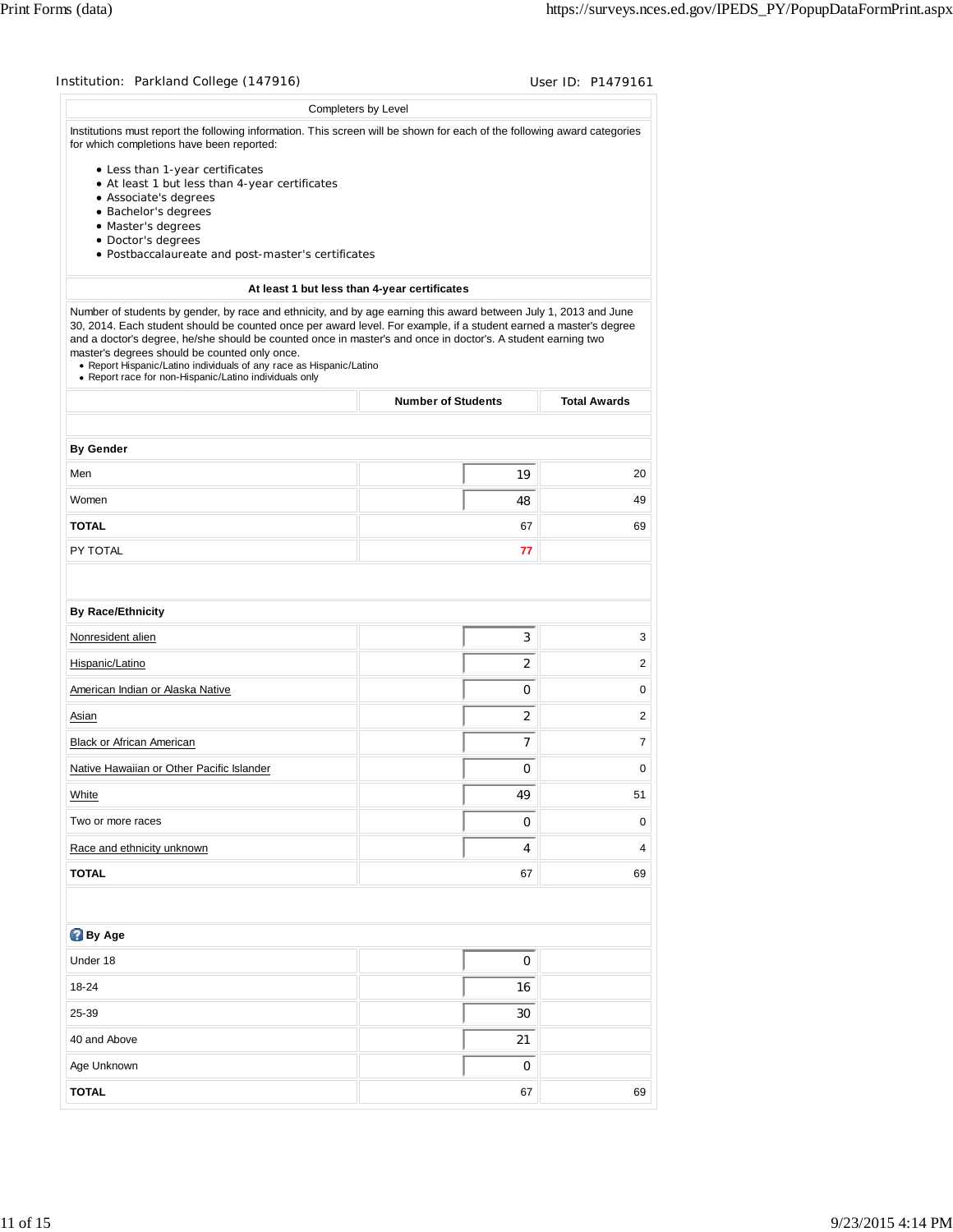| Institution: Parkland College (147916)                                                                                                                                                                                                                                                                                                                                                                                                                                                                                                  |                           | User ID: P1479161   |
|-----------------------------------------------------------------------------------------------------------------------------------------------------------------------------------------------------------------------------------------------------------------------------------------------------------------------------------------------------------------------------------------------------------------------------------------------------------------------------------------------------------------------------------------|---------------------------|---------------------|
|                                                                                                                                                                                                                                                                                                                                                                                                                                                                                                                                         | Completers by Level       |                     |
| Institutions must report the following information. This screen will be shown for each of the following award categories<br>for which completions have been reported:                                                                                                                                                                                                                                                                                                                                                                   |                           |                     |
| • Less than 1-year certificates<br>• At least 1 but less than 4-year certificates<br>• Associate's degrees<br>· Bachelor's degrees                                                                                                                                                                                                                                                                                                                                                                                                      |                           |                     |
| · Master's degrees                                                                                                                                                                                                                                                                                                                                                                                                                                                                                                                      |                           |                     |
| · Doctor's degrees                                                                                                                                                                                                                                                                                                                                                                                                                                                                                                                      |                           |                     |
| · Postbaccalaureate and post-master's certificates                                                                                                                                                                                                                                                                                                                                                                                                                                                                                      |                           |                     |
|                                                                                                                                                                                                                                                                                                                                                                                                                                                                                                                                         | Associate's degrees       |                     |
| Number of students by gender, by race and ethnicity, and by age earning this award between July 1, 2013 and June<br>30, 2014. Each student should be counted once per award level. For example, if a student earned a master's degree<br>and a doctor's degree, he/she should be counted once in master's and once in doctor's. A student earning two<br>master's degrees should be counted only once.<br>• Report Hispanic/Latino individuals of any race as Hispanic/Latino<br>• Report race for non-Hispanic/Latino individuals only |                           |                     |
|                                                                                                                                                                                                                                                                                                                                                                                                                                                                                                                                         | <b>Number of Students</b> | <b>Total Awards</b> |
|                                                                                                                                                                                                                                                                                                                                                                                                                                                                                                                                         |                           |                     |
| <b>By Gender</b>                                                                                                                                                                                                                                                                                                                                                                                                                                                                                                                        |                           |                     |
| Men                                                                                                                                                                                                                                                                                                                                                                                                                                                                                                                                     | 301                       | 304                 |
| Women                                                                                                                                                                                                                                                                                                                                                                                                                                                                                                                                   | 480                       | 485                 |
| <b>TOTAL</b>                                                                                                                                                                                                                                                                                                                                                                                                                                                                                                                            | 781                       | 789                 |
| PY TOTAL                                                                                                                                                                                                                                                                                                                                                                                                                                                                                                                                | 764                       |                     |
|                                                                                                                                                                                                                                                                                                                                                                                                                                                                                                                                         |                           |                     |
| <b>By Race/Ethnicity</b>                                                                                                                                                                                                                                                                                                                                                                                                                                                                                                                |                           |                     |
| Nonresident alien                                                                                                                                                                                                                                                                                                                                                                                                                                                                                                                       | 4                         | 4                   |
| Hispanic/Latino                                                                                                                                                                                                                                                                                                                                                                                                                                                                                                                         | 28                        | 28                  |
| American Indian or Alaska Native                                                                                                                                                                                                                                                                                                                                                                                                                                                                                                        | 0                         | 0                   |
| Asian                                                                                                                                                                                                                                                                                                                                                                                                                                                                                                                                   | 35                        | 35                  |
| Black or African American                                                                                                                                                                                                                                                                                                                                                                                                                                                                                                               | 55                        | 56                  |
| Native Hawaiian or Other Pacific Islander                                                                                                                                                                                                                                                                                                                                                                                                                                                                                               | 0                         | $\mathbf 0$         |
| White                                                                                                                                                                                                                                                                                                                                                                                                                                                                                                                                   | 607                       | 611                 |
| Two or more races                                                                                                                                                                                                                                                                                                                                                                                                                                                                                                                       | 1                         | 1                   |
| Race and ethnicity unknown                                                                                                                                                                                                                                                                                                                                                                                                                                                                                                              | 51                        | 54                  |
| <b>TOTAL</b>                                                                                                                                                                                                                                                                                                                                                                                                                                                                                                                            | 781                       | 789                 |
|                                                                                                                                                                                                                                                                                                                                                                                                                                                                                                                                         |                           |                     |
| <b>By Age</b>                                                                                                                                                                                                                                                                                                                                                                                                                                                                                                                           |                           |                     |
| Under 18                                                                                                                                                                                                                                                                                                                                                                                                                                                                                                                                | 0                         |                     |
| 18-24                                                                                                                                                                                                                                                                                                                                                                                                                                                                                                                                   | 410                       |                     |
| 25-39                                                                                                                                                                                                                                                                                                                                                                                                                                                                                                                                   | 291                       |                     |
| 40 and Above                                                                                                                                                                                                                                                                                                                                                                                                                                                                                                                            | 80                        |                     |
| Age Unknown                                                                                                                                                                                                                                                                                                                                                                                                                                                                                                                             | 0                         |                     |
|                                                                                                                                                                                                                                                                                                                                                                                                                                                                                                                                         |                           |                     |
| <b>TOTAL</b>                                                                                                                                                                                                                                                                                                                                                                                                                                                                                                                            | 781                       | 789                 |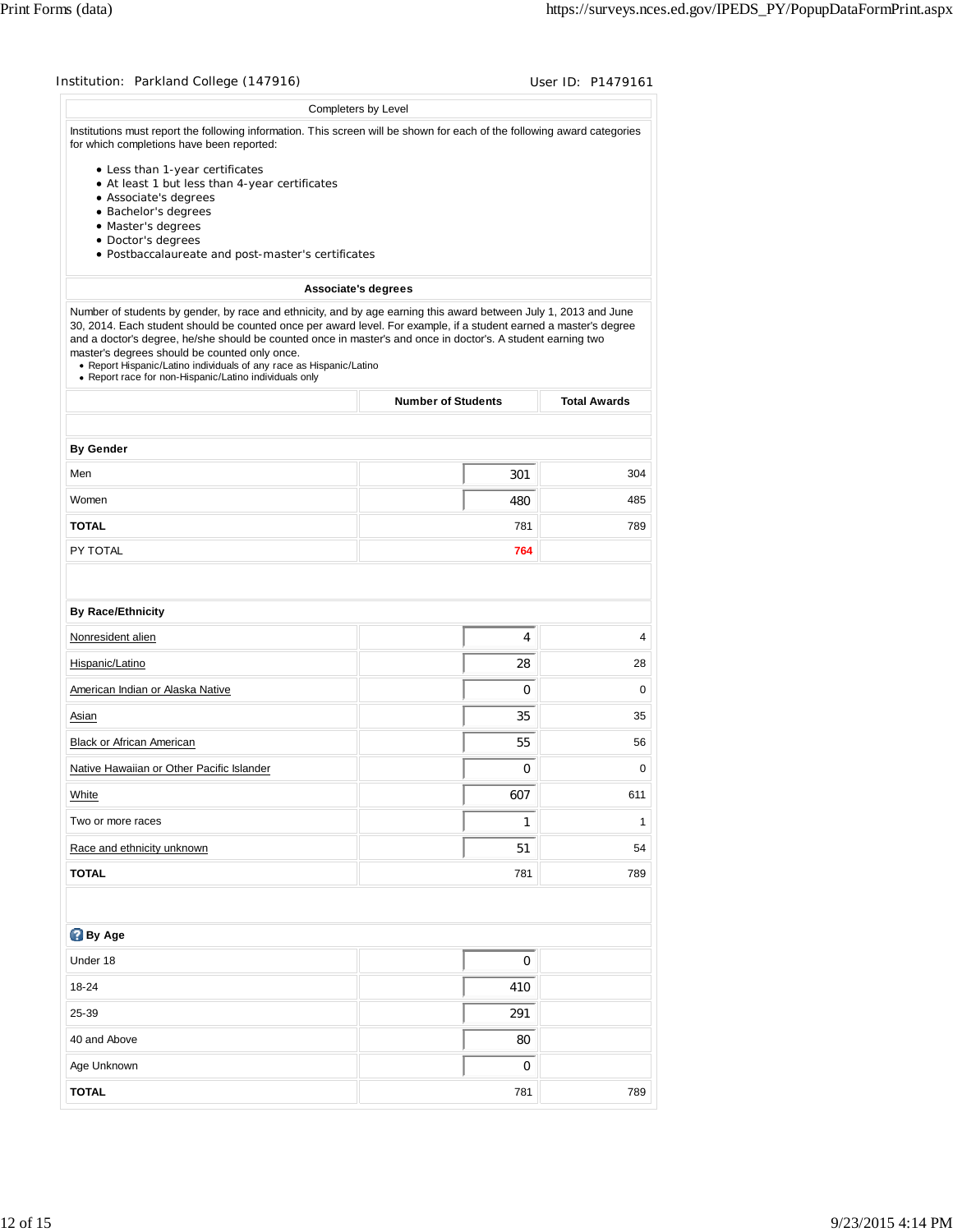Institution: Parkland College (147916) Contact Contact Contact Contact User ID: P1479161

Prepared by

| This survey component was prepared by:                                                                               |   |                                                                                                                                                                                                                                             |   |                          |   |                   |  |
|----------------------------------------------------------------------------------------------------------------------|---|---------------------------------------------------------------------------------------------------------------------------------------------------------------------------------------------------------------------------------------------|---|--------------------------|---|-------------------|--|
|                                                                                                                      |   | Keyholder                                                                                                                                                                                                                                   | e | <b>SFA Contact</b>       |   | <b>HR Contact</b> |  |
|                                                                                                                      | P | <b>Finance Contact</b>                                                                                                                                                                                                                      | e | Academic Library Contact |   | Other             |  |
|                                                                                                                      |   | Name: Brian Counter                                                                                                                                                                                                                         |   |                          |   |                   |  |
|                                                                                                                      |   | Email: bcounter@parkland.edu                                                                                                                                                                                                                |   |                          |   |                   |  |
|                                                                                                                      |   |                                                                                                                                                                                                                                             |   |                          |   |                   |  |
| How long did it take to prepare this survey<br>component?                                                            |   |                                                                                                                                                                                                                                             |   | 12 hours                 | 0 | minutes           |  |
|                                                                                                                      |   |                                                                                                                                                                                                                                             |   |                          |   |                   |  |
|                                                                                                                      |   | The name of the preparer is being collected so that we can follow up with the appropriate person in the event that there<br>are questions concerning the data. The Keyholder will be copied on all email correspondence to other preparers. |   |                          |   |                   |  |
| The time it took to prepare this component is being collected so that we can continue to improve our estimate of the |   |                                                                                                                                                                                                                                             |   |                          |   |                   |  |

reporting burden associated with IPEDS. Please include in your estimate the time it took for you to review instructions, query and search data sources, complete and review the component, and submit the data through the Data Collection System.

Thank you for your assistance.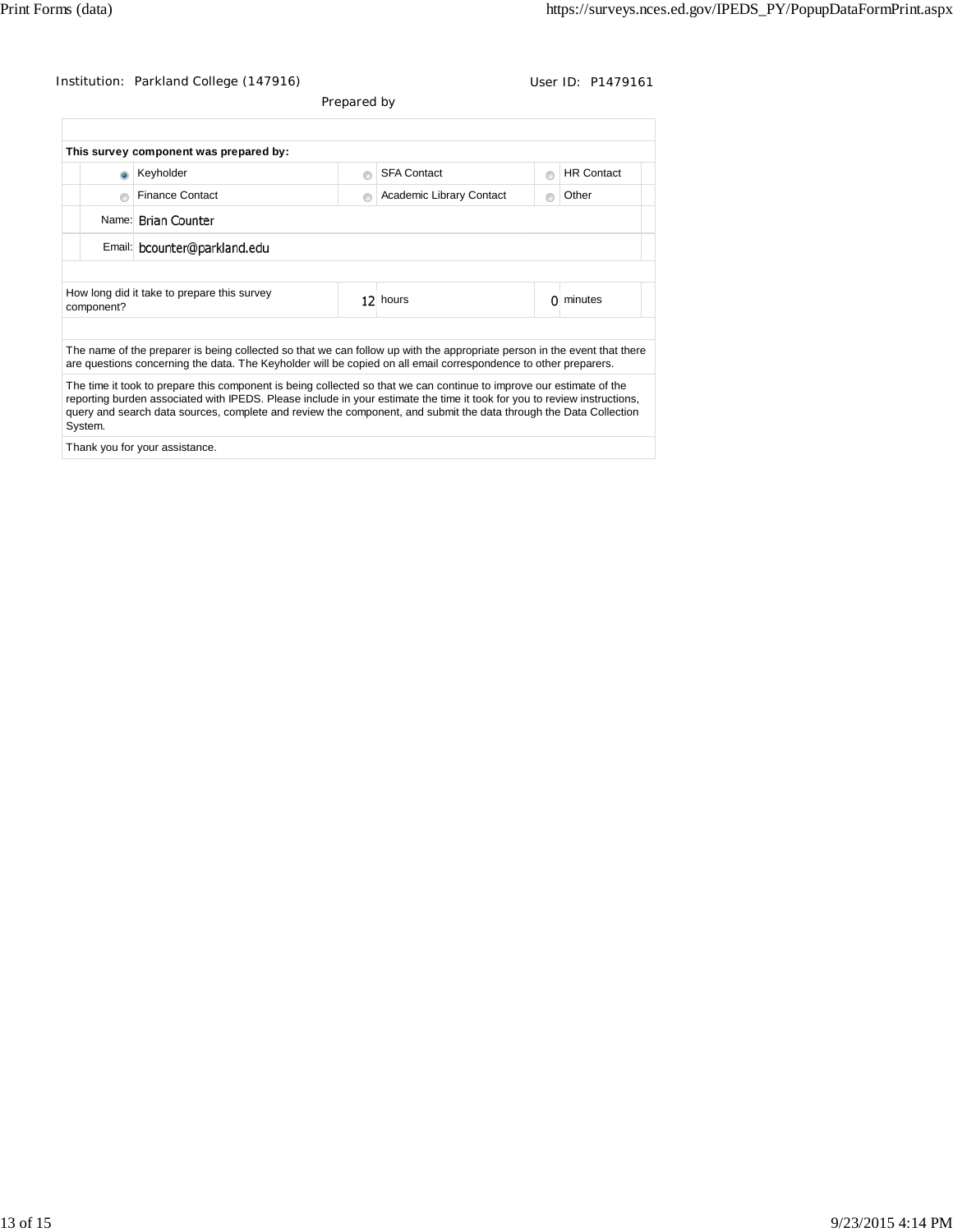Institution: Parkland College (147916) Contract the User ID: P1479161

#### Summary

IPEDS collects important information regarding your institution. All data reported in IPEDS survey components become available in the IPEDS Data Center and appear as aggregated data in various Department of Education reports. Additionally, some of the reported data appears specifically for your institution through the College Navigator website and is included in your institution's Data Feedback Report (DFR). The purpose of this summary is to provide you an opportunity to view some of the data that, when accepted through the IPEDS quality control process, will appear on the College Navigator website and/or your DFR. College Navigator is updated approximately three months after the data collection period closes and Data Feedback Reports will be available through the Data Center and sent to your institution's CEO in November 2015.

Please review your data for accuracy. If you have questions about the data displayed below after reviewing the data reported on the survey screens, please contact the IPEDS Help Desk at: 1-877-225-2568 or ipedshelp@rti.org.

#### Summary of Completions Data

|                                                                                             | <b>Number of Completions</b> |                       |  |  |
|---------------------------------------------------------------------------------------------|------------------------------|-----------------------|--|--|
| <b>Award Level</b>                                                                          | 1 <sup>st</sup> major        | 2 <sup>nd</sup> major |  |  |
| Postsecondary award, certificate, or diploma<br>(less than 1 academic year)                 | 518                          | 0                     |  |  |
| Postsecondary award, certificate, or diploma<br>(at least 1 but less than 2 academic years) | 69                           | 0                     |  |  |
| Associate's degree                                                                          | 789                          | 0                     |  |  |
| Total number of degrees and certificates                                                    | 1.376                        |                       |  |  |

#### Summary of Completers Data

|                | <b>Number of Students</b> |       |       |  |
|----------------|---------------------------|-------|-------|--|
|                | Men                       | Women | Total |  |
| All Completers | 540                       | 754   | 1.294 |  |